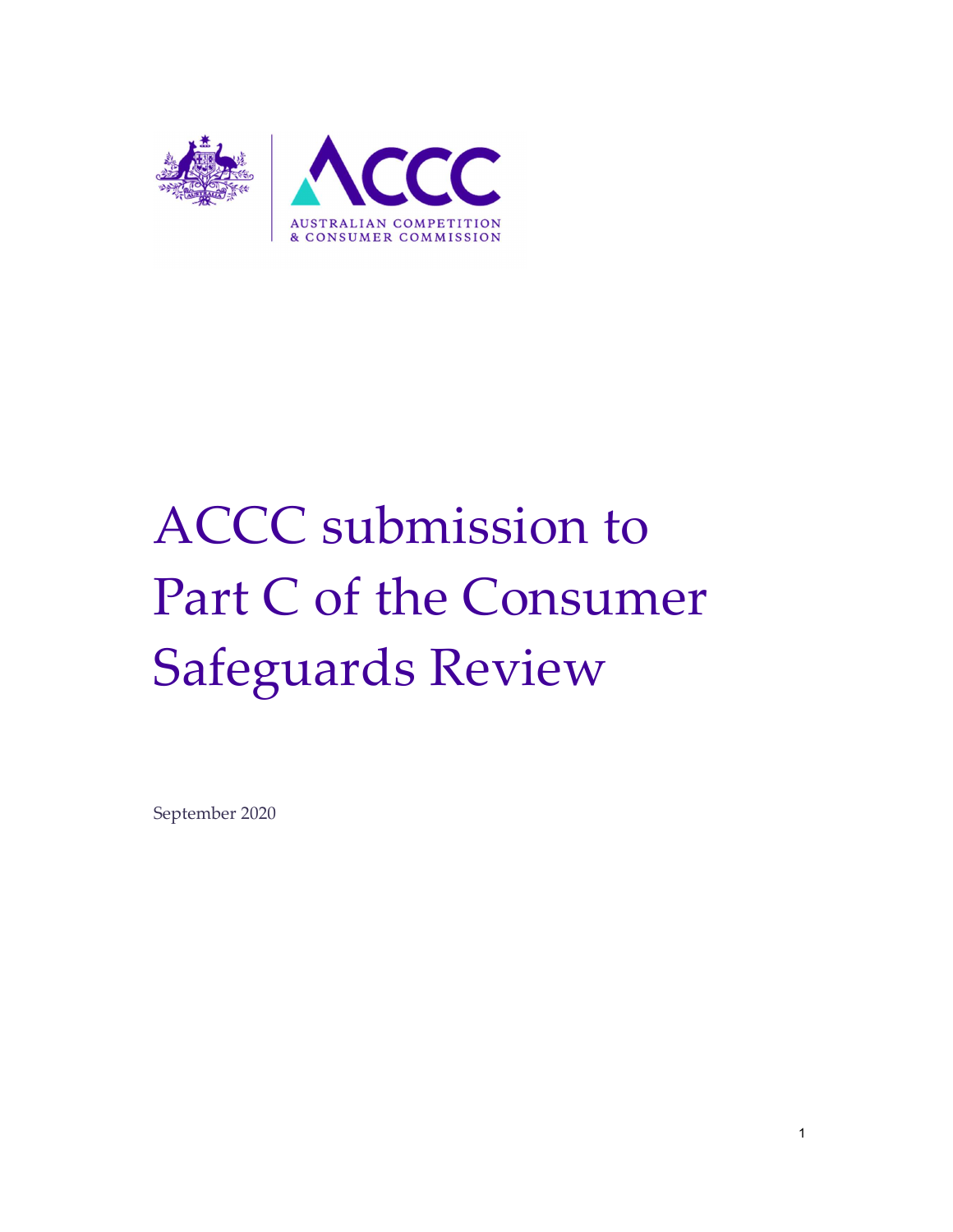# Executive summary

The telecommunications consumer safeguards framework is not working. Over the past decade, there have been a number of attempts to strengthen or buttress the framework, including:

- the Reconnecting the Customer inquiry,
- reviews of the Telecommunications Consumer Protections Code,
- the establishment of an industry led compliance body,
- a review and restructure of the telecommunications industry ombudsman (TIO) scheme,
- the introduction of industry standards and service provider rules to buttress the Code, and
- the Consumer Safeguards Review, of which this consultation forms the final part.

While these processes have introduced some important improvements, complaint numbers to the TIO still remain higher than other industry ombudsman schemes and industry participants, both large and small, are still regularly the subject of investigation and enforcement for breaches of the Australian Consumer Law (ACL).

The nature of these complaints and enforcement actions have shown that breaches of the framework can result in a range of negative outcomes for consumers, which can sometimes be significant and/or widespread. Examples of consumer detriment include taking advantage of vulnerable consumers, making decisions based on misleading information, unfair contract terms, financial hardship, unsatisfactory customer service, long wait times, and poor complaints handling.

Telecommunications services are essential services. They support a vast range of work, business, education, health and entertainment needs. As the demand for these services and the structure of the sector continues to evolve, it is critical that the consumer safeguards framework reflects the essential nature of these services and promotes a competitive and well-functioning market.

The current health pandemic has highlighted the essential nature of telecommunications services. While industry has done well to maintain connectivity (particularly on the NBN) during this time, some other telecommunications matters including certain protections under the Telecommunications Consumer Protections (TCP) Code have not been managed as well.

The current safeguards framework was originally designed for a very different environment to today. The changing nature of telecommunications services combined with the near completion of the NBN and the rollout of new competing wireless technologies necessitates a rethink of the current framework.

Co-regulation under the industry led TCP Code, combined with the framework's two-step enforcement process and disproportionally low-level financial penalties provide very few incentives for industry compliance. Further, aspects of the current framework do not reflect the everyday importance of telecommunications services or the potential harm to consumers of non-compliance.

In principle, we support the Review's suggested improvements to strengthen direct regulation and increase the ACMA's enforcement powers. Such changes should be supported by a robust and active compliance and enforcement program, and sufficient resourcing to support any changes.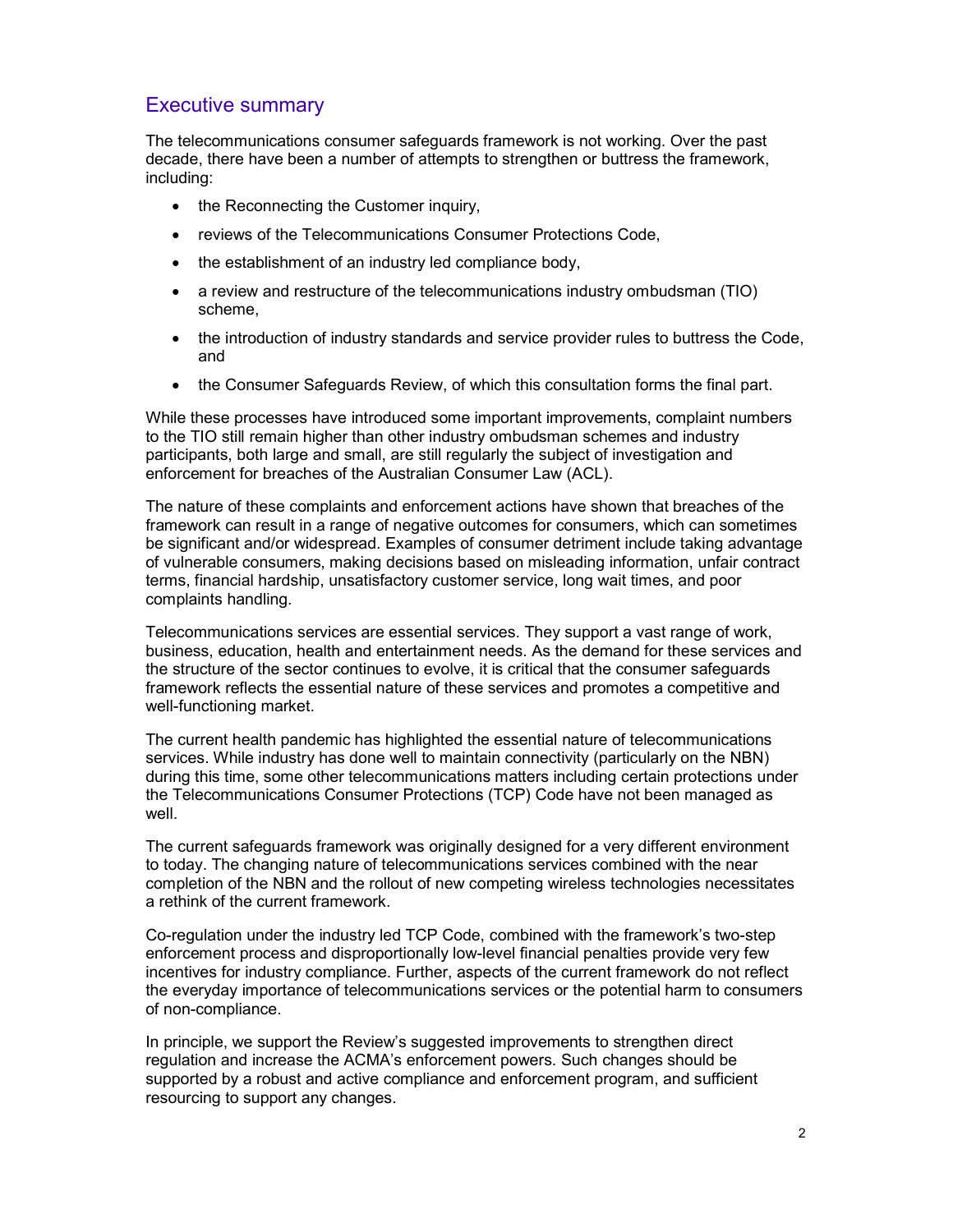However, the Review provides a timely and critical opportunity to rethink the framework and implement a scheme that reflects the essential role of telecommunications, fits the increasingly diverse range of market participants and incentivises compliance. We propose a new regulatory framework to impose minimum conditions of entry and participation when providing essential telecommunications services. We consider that these objectives can be achieved by underpinning the Review's suggested improvements to the framework with a scheme that has the following key elements:

- Minimum standards to market entry for all telecommunications providers
- The inclusion of a 'suitability' criteria, and
- Dynamic and responsive to changing circumstances.

We believe that a scheme that meets these criteria will ensure the sector is well placed to meet the challenges in the future, and reflects the essential nature of the services being provided. This scheme would:

- be consistent with the regulation of other parts of the sector
- be already embedded within the ACMA's operational work
- give the ACMA a valuable additional tool for the protection of consumers, and
- provide greater visibility across industry.

Importantly, the scheme should require potential and existing telecommunications retail market participants to show their capacity to comply with basic consumer safeguards, and to make this a requirement of their operation in the market. This obligation would require market participants to do no more than demonstrate that they are capable of meeting and maintaining consumer safeguards that they are required under law to meet/apply today. Further, while establishing some conditions on entry, it would not unreasonably raise barriers to entry to providers who intend to engage competitively and operate within the bounds of the framework.

Finally, despite the near completion of the NBN and the need to rethink the framework, we consider that the removal of certain legacy obligations is not appropriate at this time. To the extent access to essential communications services is maintained as a policy through legacy fixed-line services (such as the Universal Service Obligation), a minimum standard of consumer protections is required to ensure accessible and affordable telecommunication services for all people in Australia.

# Our role and outline of our submission

The Australian Competition and Consumer Commission (ACCC) welcomes Part C of the Consumer Safeguards Review (the Review) and appreciates the opportunity to provide a submission to the final part of this Review.

The ACCC is the economy-wide competition and consumer regulator responsible for enforcing the Competition and Consumer Act 2010 (CCA). We protect Australian consumers by fostering competitive, efficient, fair and informed Australian markets, including telecommunications markets.

This includes our work in investigating and enforcing breaches of the Australian Consumer Law (ACL), which establishes legal protections for consumers in their dealings with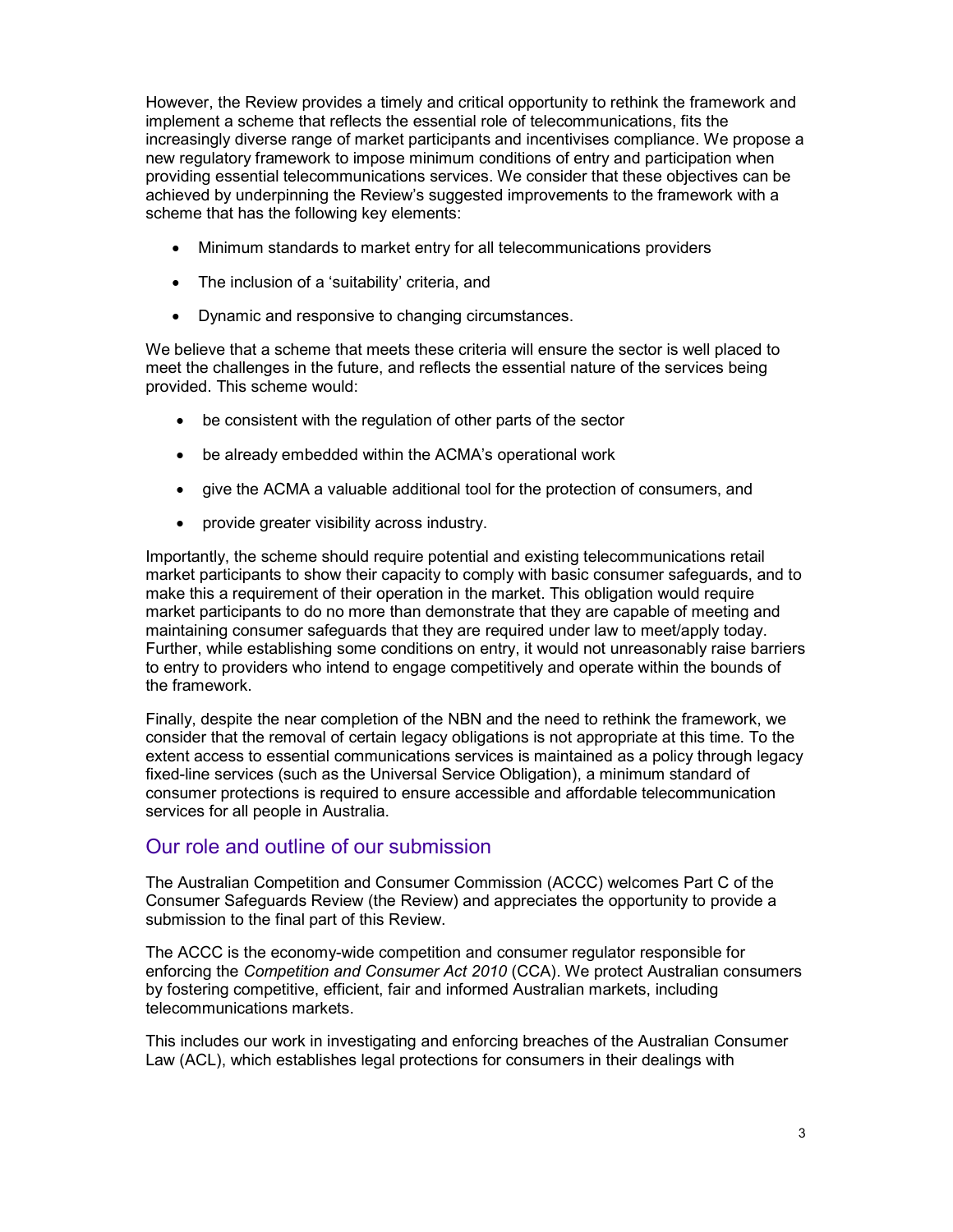businesses across the entire economy, $1$  for example, ensuring that consumers are not misled when purchasing goods and services and businesses have reasonable grounds for making representations about future matters. Businesses are responsible for ensuring compliance with the ACL when they provide information to consumers.

The ACCC's submission to this part of the Review outlines why we consider further adjustments to the consumer safeguards framework, while valuable and necessary, will not on their own, deliver the changes necessary to adequately protect the interests of consumers. We set out the reasons why we consider a fundamental rethink of the framework is necessary, including consideration of a new scheme that requires participants who operate within the downstream retail markets for essential telecommunications services to comply with the existing safeguards as a condition of their operation. We also outline our views on the ongoing importance of the legacy regulatory obligations.

<sup>&</sup>lt;sup>1</sup> We note there are some carve outs to the ACL. For example, financial services, contracts of insurance and goods sold before 2011 are not covered by consumer guarantees. Different laws apply to these matters.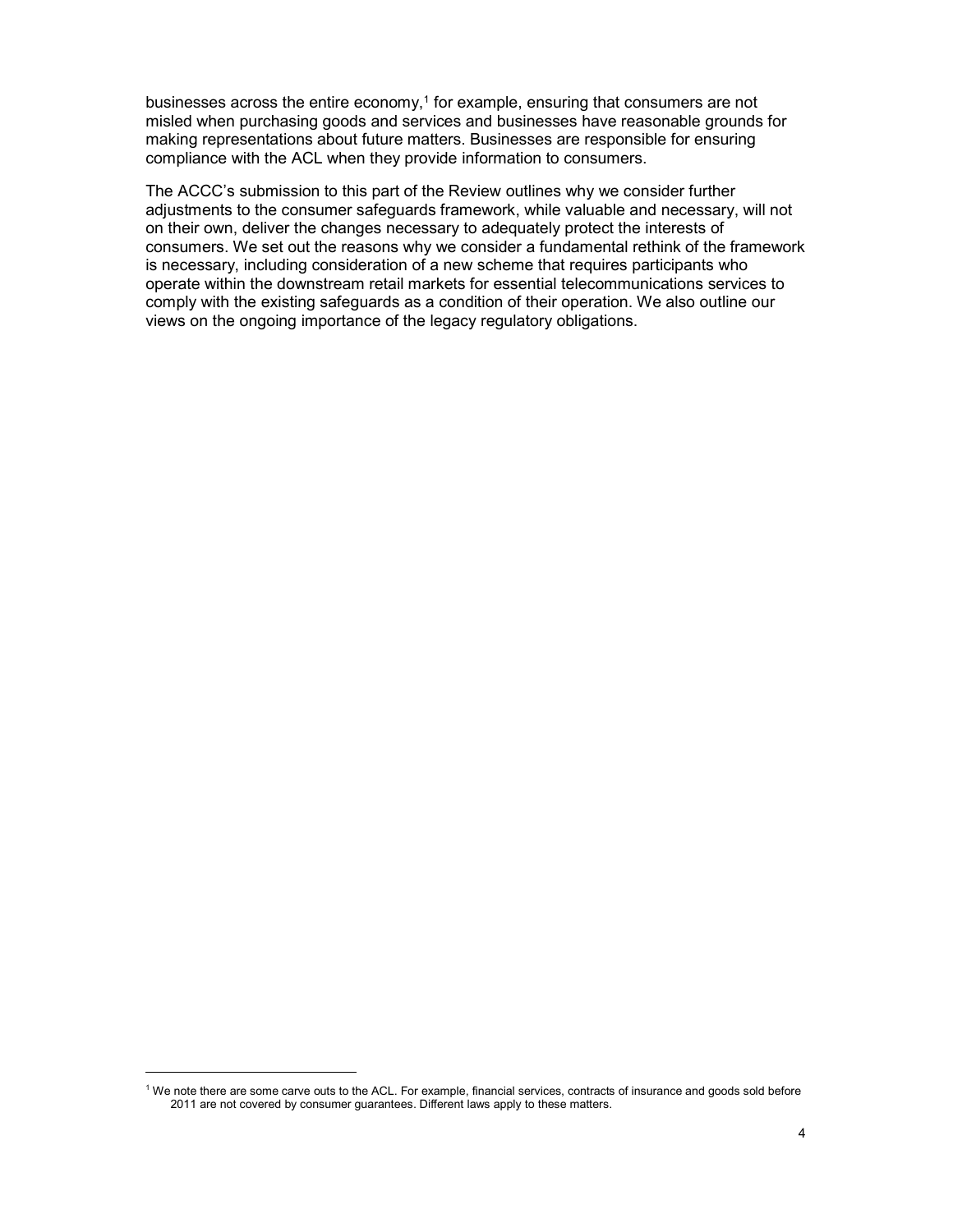# A rethink of the telecommunications consumer safeguards framework is necessary

The current review of consumer safeguards is taking place at a critical time for the telecommunications industry. The build of the national broadband network (NBN) and the associated restructure of the industry, is approaching completion. New wireless technologies are being rolled out which will compete with fixed line services and consumer demand for reliable, high speed services that can support work, business, education, health and entertainment needs continue to grow.

Parts A and B of the review have implemented some important changes that bolster or replace legacy regulations in the existing framework, including strengthening the TIO and recognising the need for service standard benchmarks.

However, from our perspective, the matters being considered in Part C are fundamental to an effective, competitive and well-functioning market that will operate in the best interests of consumers, businesses and industry participants.

Consumers must be able to easily access information about the services on offer and, critically, must have confidence that they can rely on the representations being made in order to choose the products and services that meet their needs. Providers must be able to compete fairly on a level playing field by being able to accurately represent the services they offer, and rely on other industry participants to do the same.

These are the outcomes that the existing framework is designed to deliver but which are not being achieved. Consumers continue to report poor outcomes with telecommunications. For example, in August 2020, the Consumer Policy Research Centre reported that for the fourth consecutive month, telecommunications providers have been identified by consumers as delivering the worst customer service of all essential service providers.<sup>2</sup> In August 2020, 5.7 million Australians reported having a recent negative experience with their telecommunications provider, compared with 4.1 million in July 2020. Further, 43 per cent of consumers with a disability also reported having negative experiences with telecommunications providers.<sup>3</sup> As noted in the Consultation Paper to this part of the Review, the telecommunications sector has a much higher proportion of complaints per customer than in the energy sector.<sup>4</sup> Telecommunications is also often in the top ten industries complained about to the ACCC.

Too often in this sector, the incentives of industry participants to mislead or deceive consumers, or make misrepresentations about the quality or coverage of networks, in order to gain market share and maximise profit have been higher than the incentives to comply with the industry's own benchmarks and rules. There have been multiple reviews of the regulatory framework over the past decade, and yet, the overall adherence to the industry's self-regulatory framework still remains too low.

This can be seen in the high numbers of complaints still made to the TIO and the large number of enforcement matters that the ACCC, as the economy-wide consumer regulator, has taken against telecommunications providers. For example, over the past four years, the ACCC has taken several cases to litigation, accepted ten court-enforceable undertakings under section 87B of the CCA, and issued six infringement notices to participants in the

<sup>&</sup>lt;sup>2</sup> Consumer Policy Research Centre, *Consumers and COVID-19 August Results Snapshot,* https://cprc.org.au/wpcontent/uploads/Consumers-and-COVID-19\_AUGUST-RESULTS-SNAPSHOT\_21Sept2020.pdf

<sup>&</sup>lt;sup>3</sup> Consumer Policy Research Centre, *Consumers and COVID-19 August Results Snapshot,* <u>https://cprc.org.au/wp-</u> content/uploads/Consumers-and-COVID-19\_AUGUST-RESULTS-SNAPSHOT\_21Sept2020.pdf

<sup>4</sup> Department of Infrastructure, Transport, Regional Development and Communications. Consumer Safeguards Review Part C Choice and Fairness: Consultation paper, pp.8-9.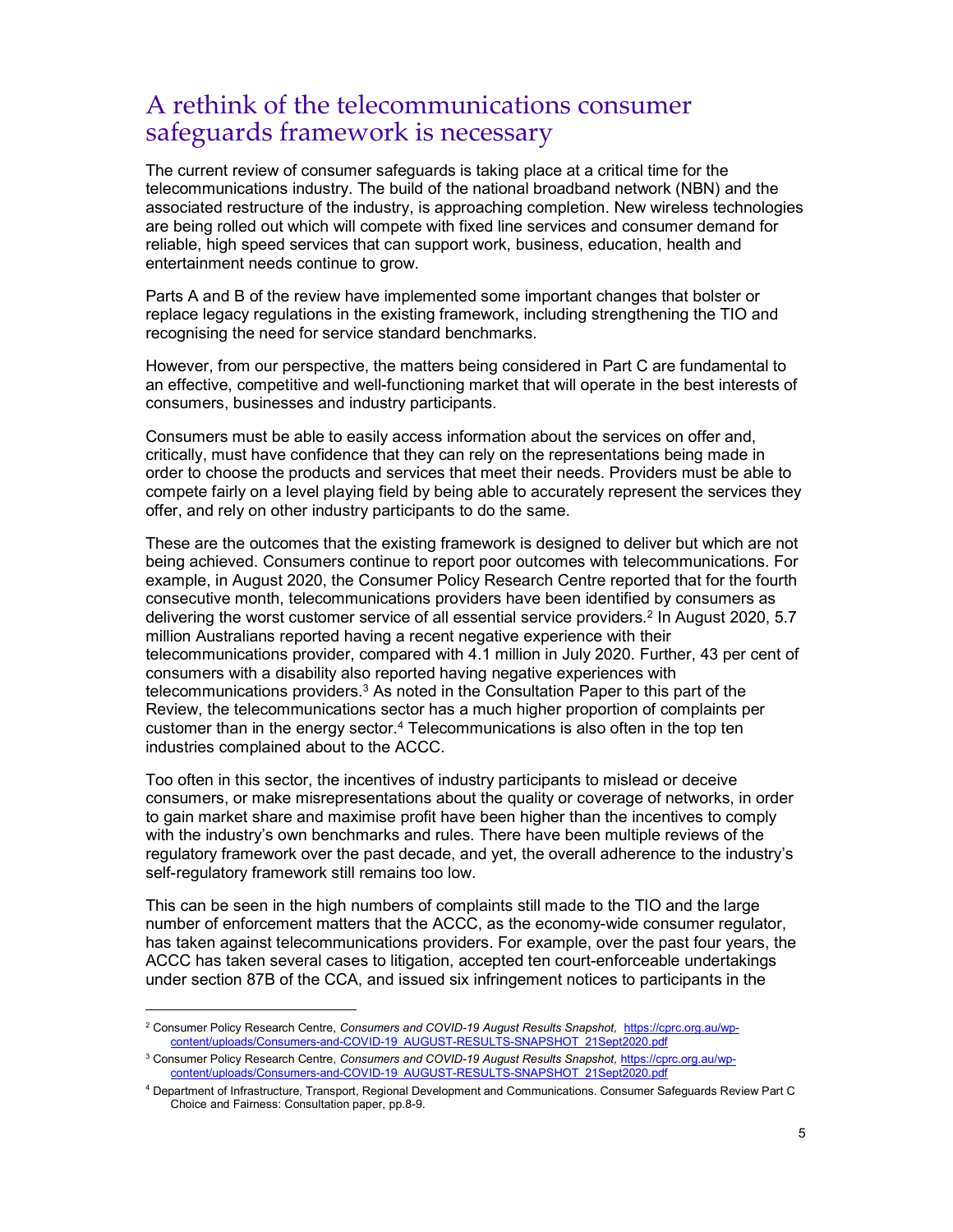sector. Further, a few providers made changes to their behaviour following the ACCC raising concerns with those particular providers. There are also a number of ongoing investigations. In addition to action undertaken by the ACCC, the ACMA's website also outlines a range of telecommunications consumer protection compliance and enforcement actions taken by the ACMA over the last few years.<sup>5</sup>

A list of our recent telecommunications enforcement action is provided at Attachment A.

The telecommunications sector has remained a priority area in some form in the ACCC's annual compliance and enforcement priorities in most years over the past decade despite several reviews of the industry's TCP Code and additional safeguards being introduced. If the market was working effectively, we would expect that the industry rules and standards would operate to minimise the occurrence of such matters and industry providers would have strong and robust internal compliance systems in place to mitigate the risk of breaching both the industry's own rules and the ACL.

# What is working well, less well and where are the gaps?

The current consumer safeguards framework should offer consumers a comprehensive range of protections. While many components are working well, we consider that there remains a gap between the rules in place and the corresponding behaviours that we would expect to see across a mature, compliant sector:

- We consider that the TIO provides an external dispute resolution scheme of high quality and standard. The ACCC and State and Territory ACL regulators often refer individual consumer complaints to the TIO with good outcomes. The TIO also identifies systemic issues, which can alert industry members to matters of broader concern. The TIO also refers systemic issues to regulators where there is a risk to consumers as a result of systemic conduct or particular products or services. Nevertheless there are significant numbers of complaints made to the service each year;
- The TCP Code is in itself, a high quality industry code of conduct. It offers a range of consumer protections that cover the key points along the life-cycle of the consumerprovider engagement. The TCP Code offers significant supplementary protections above that of other industries, and more specific protections than the general concepts set out in the ACL.

In some respects, the TCP Code and ACL do overlap. The TCP Code deals with telecommunications trade practices, while the ACL deals with general consumer protections which, among other things, include prohibitions on false, misleading and unconscionable advertising and sales practices. As such, a breach under the TCP Code may also constitute a breach under the ACL. The ACCC has been seen by some as a "backup regulator" when the TCP Code is not enforced. $^6$  However, as outlined in the Consultation Paper, direct enforcement of TCP Code breaches has been constrained by the current legislated two-step enforcement process. Some of our enforcement and compliance action outlined in Attachment A has been taken for alleged false and misleading advertising that would likely have been in breach of the TCP Code's advertising and sales standards and rules.

As the Consultation Paper acknowledges, the enforcement powers available to the ACMA are limited and cumbersome. They do not reflect the standards that we would expect to set the right incentives among industry members. Similarly, the ACMA's powers to accept codes or seek improvements to the operation and coverage of the Code are rigid and indirect and

<sup>&</sup>lt;sup>5</sup> ACMA, Investigations into telco providers, https://www.acma.gov.au/investigations-telco-providers and Action on telco consumer protections, https://www.acma.gov.au/action-telco-consumer-protections.

 $^6$  Grant A and Raiche H, 2011, 'Consumer protection and universal service' in A Grant and D Howarth (eds), *Australian* Telecommunications Regulation, 4<sup>th</sup> edn, CCH Australia, Sydney, p. 361.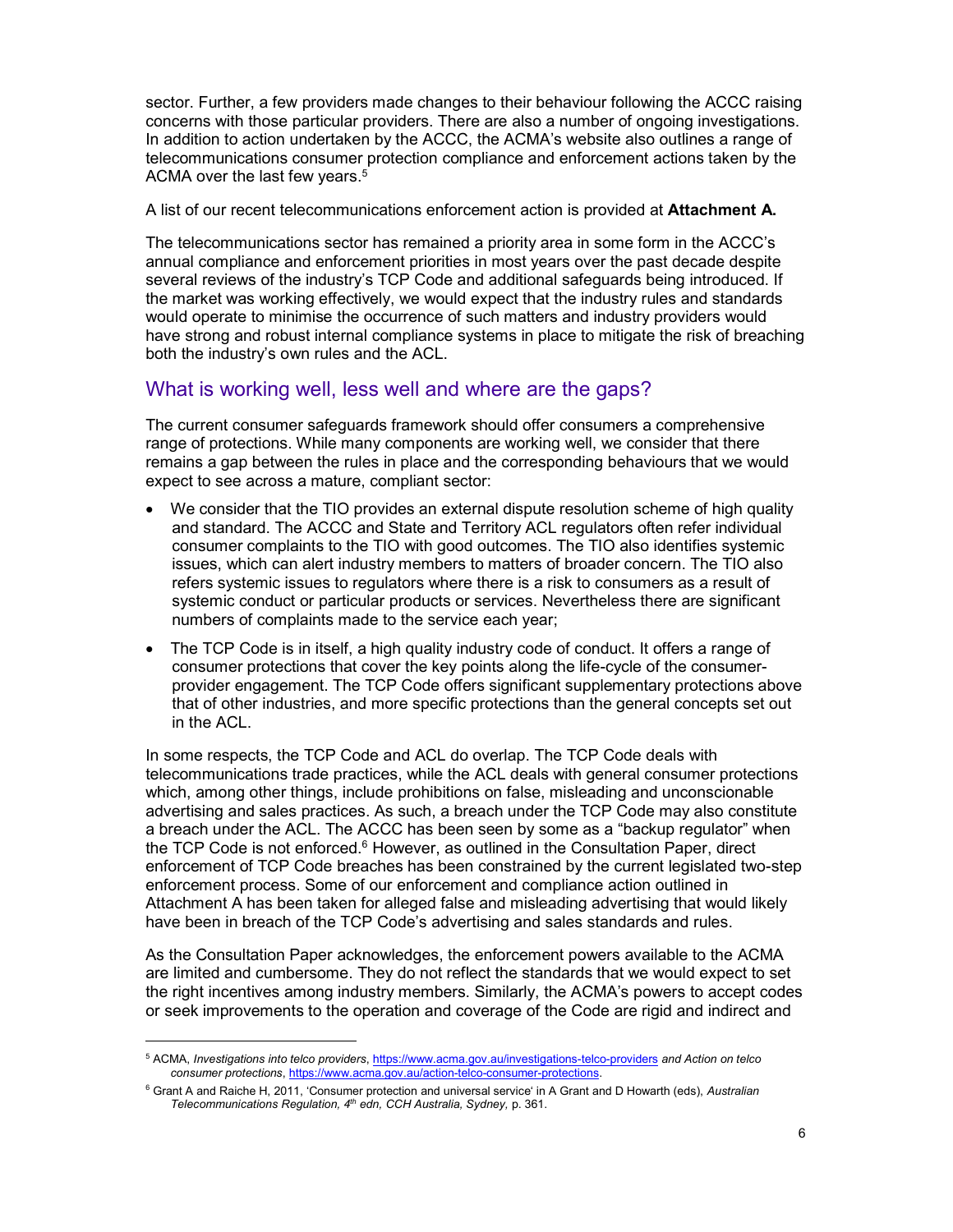do not enable the ACMA to ensure the Code remains a flexible, adaptable set of rules to safeguard consumers.

However, we think the most notable gap is the lack of a consistent compliance culture across the industry. As noted above, the TCP Code covers each of the key stages of the customer–provider relationship and compliance with those provisions should mitigate the risk of a provider breaching provisions of the ACL. However, the number of ACL enforcement outcomes against both large and small telecommunications providers, including for conduct that would also breach the industry's own rules, would indicate that a consistent and widespread compliance culture is lacking across the sector.

We are not persuaded that imposing more rules, or indeed stronger enforcement powers would on their own, necessarily create stronger incentives for compliance. Further, while the number of complaints to the TIO have fallen as stronger rules around complaints handling have been introduced, the numbers remain high in comparison to other industry dispute resolution bodies. This reinforces the need for a rethink of the framework.

# Lack of consistent compliance across the industry is concerning

Our response to Part A of the review noted that:

-

- our recent history of enforcement action demonstrates that generally the telecommunications industry has quite low standards of customer service and an inconsistent culture of poor compliance. The ACCC has undertaken enforcement action against a range of retail carriage service providers (CSPs), both large and small, and
- the ACCC considers that a policy response must be directed at the underlying problem facing the industry. That is, the industry must have the right incentives to develop a more robust culture of compliance that focuses on the consumer.

For the past ten years, the ACCC has taken enforcement action against service providers (including large service providers with significant market share) within the telecommunications sector for misleading and deceptive conduct. In addition, there has been a significant amount of litigation between competitors seeking to injunct each other's advertising. This suggests that many industry participants know when conduct is wrong, but despite this, these same participants also end up being subject to ACCC action for similar conduct.

 For example, Telstra recently commenced proceedings against Optus alleging that its use of the phrase "covering more of Australia than ever before" was misleading as Telstra claims it conveys the impression that Optus' mobile network covers more of Australia than the other mobile networks. $\frac{7}{1}$  Telstra also took actions against Optus in 2014 and in 2018 regarding misleading and deceptive representations made about its mobile network.<sup>8</sup> In 2018, Optus successfully took action against Telstra for its advertisements regarding unlimited mobile data plans, which the Court found were

<sup>&</sup>lt;sup>7</sup> Sydney Morning Herald, *Telstra sues Optus in long simmering dispute over mobile networks, 28 July 2020:* https://www.smh.com.au/business/companies/telstra-sues-optus-in-long-simmering-dispute-over-mobile-networks-20200728-p55g6d.html.

<sup>&</sup>lt;sup>8</sup> IT News, *Telstra wins legal battle over Optus Ads*, 18 February 2014: https://www.itnews.com.au/news/telstra-wins-legalbattle-over-optus-ads-372659. Australian Financial Review, Telstra takes Optus to court over best mobile network claims, 11 May 2018: https://www.afr.com/companies/telecommunications/telstra-takes-optus-to-court-over-best-mobile-networkclaims-20180511-h0zy64.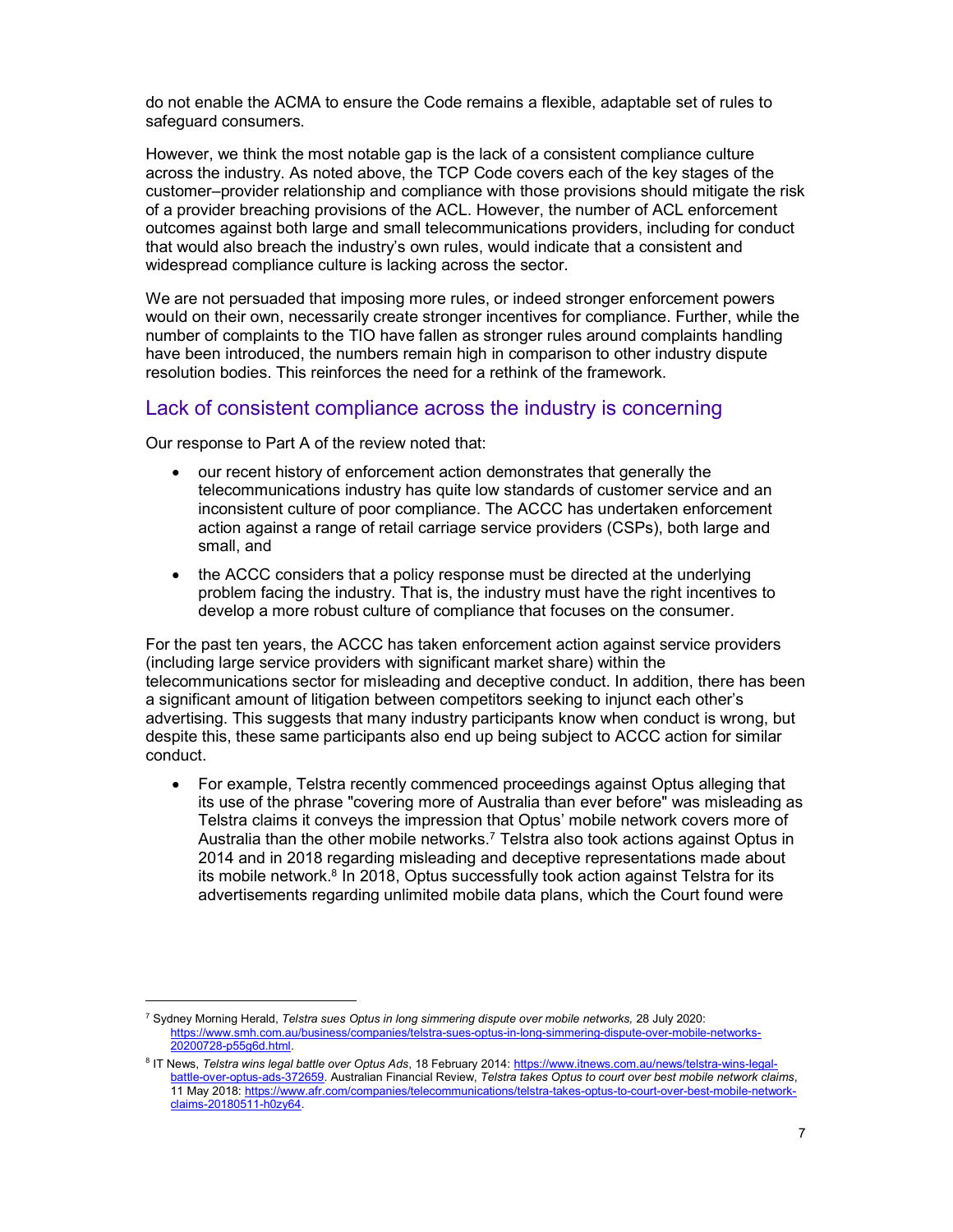misleading and deceptive.<sup>9</sup> In 2010, Optus unsuccessfully took action against Vodafone regarding its infinite mobile plan advertisements.<sup>10</sup>

The ACCC has continued its focus on poor conduct within the telecommunications industry as part of its enforcement work.

A summary of the actions that the ACCC has taken against service providers over the past few years is included in **Attachment A**. This summary shows action against multiple providers for patterns of non-compliant conduct such as:

- Misleading and deceptive representations about the performance of, or inclusions within their products and services. For example, between 2017-2018 the ACCC accepted court enforceable undertakings from each of Telstra, Optus, TPG, iiNet, Internode, Dodo, iPrimus and Commander providing for remedies to be offered to consumers after these providers promoted their plans with maximum broadband speeds when in fact many of their customers' internet services were not capable of receiving the maximum advertised speeds. These providers undertook to contact thousands of affected consumers to offer them a range of options, such as moving to a lower speed plan of their choice, or exiting their contract and receiving a refund.
- Falsely representing that consumers would be disconnected if they did not switch to the NBN. In 2020 we accepted a court enforceable undertaking from NBN Co, and in 2019, BVivid paid \$25 200 in infringement notice penalties, for such conduct. Further, in 2019, the Federal Court ordered Optus to pay \$6.4 million in penalties for making misleading claims about home internet disconnections to consumers. Similarly, in 2018, the Court ordered Optus to pay penalties of \$1.5 million for making misleading representations to customers about their transition from Optus' HFC network to the NBN.
- Providers taking advantage of vulnerable consumers and causing severe consumer detriment. Our action against SoleNet and Sure Telecom in 2016/2017 is a good example of this. Telstra has recently informed the market that the ACCC is undertaking an investigation into Telstra's sales, complaint handling and debt collection practices, to determine whether Telstra has engaged in misleading or deceptive conduct, unconscionable conduct, or made false or misleading representations.
- Poor telemarketing and sales practices, whereby misrepresentations or deceptive conduct causes consumers to transfer from their current service to another. We recently instituted proceedings against Superfone Pty Ltd alleging it had engaged in such conduct. Previously, we successfully took enforcement action against Zen Telecom in 2014, with the court ordering Zen Telecom to pay pecuniary penalties of \$225 000 for such behaviour. In 2013, Utel Networks also provided the ACCC with a court enforceable undertaking to improve its practices, and paid \$19 800 in infringement notice penalties regarding its conduct by its telemarketers making misrepresentations and not complying with the requirements for unsolicited consumer agreements.
- The use of unfair contract terms in standard form consumer contracts, such as those declared to be unfair in the action we took in 2013 against Bytecard, and the terms Exetel removed from its residential broadband standard form of agreement following the ACCC raising concerns they were unfair contract terms.

<sup>&</sup>lt;sup>9</sup> IT News, *Telstra loses court case over 'unlimited' mobile ads,* 23 May 2018: <u>https://www.itnews.com.au/news/telstra-loses-</u> court-case-over-unlimited-mobile-ads-491555.

<sup>&</sup>lt;sup>10</sup> Zdnet, Vodafone infinite case costs Optus, 2 May 2011: https://www.zdnet.com/article/vodafone-infinite-case-costs-optus/.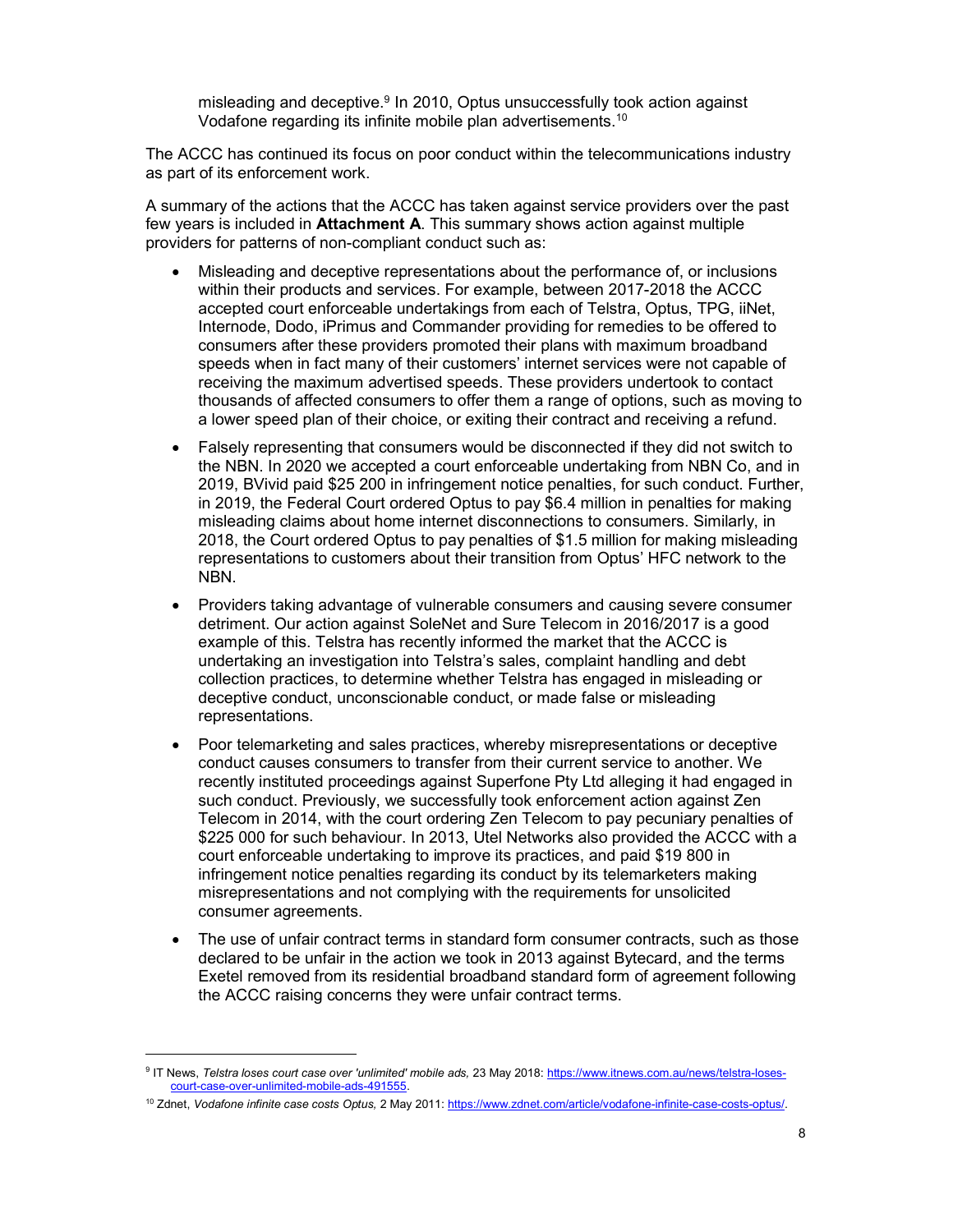We have also taken action against each of the mobile network operators (MNOs) regarding their third party billing services. These actions against the MNOs are important in highlighting the gap between the standards in place and the conduct of industry members. In these cases, it appears that commercial incentives were clearly given more weight than compliance with the safeguards to ensure consumers were aware of, and provided clear, informed consent to acquire such services. For example, in our action against Telstra in 2018, there were approximately 72 000 consumers impacted by Telstra's third party billing issue. While Telstra paid \$10 million in court ordered penalties and refunded approximately \$9.3 million to consumers, Telstra earned about \$61.7 million in net revenue from commissions on premium billing services charged to more than 2.7 million mobile numbers.<sup>11</sup>

ACCC enforcement action is not limited to larger providers. We have also taken action against a number of smaller providers for conduct that was misleading, deceptive and/or unconscionable.

Some of these smaller providers act outside the industry's self-regulatory regime and can slip under the regulatory radar, which reflects the low barriers to entry that are currently in place. Their conduct can sometimes be deliberate, unconscionable and targeted to harm consumers. They can disappear and re-emerge under a new name but with the same directors or operators (phoenixing).

For example, in 2016 we took action in the Federal Court against SoleNet and SureTelecom. The Court found that these providers had engaged in unconscionable conduct in the supply of telecommunications services by the following conduct:

- between 2013 and 2015, restructuring these companies in part to avoid regulatory sanctions and unpaid debts to regulators,
- transferring customers from one SoleNet/Sure Telecom Company to another without their knowledge or informed consent, and
- demanding payment from these customers for early termination or cancellation fees, when there was no legitimate contractual basis for the SoleNet/Sure Telecom Company to demand the fee payment.

The Court also found that in the cases of four customers, the SoleNet/Sure Telecom Companies engaged in undue harassment in connection with the supply of services and payment for services by persistently pursuing them for debts they did not owe.

In delivering the judgment, the Court noted that "the contravening conduct was serious, deliberate and extended over a period of about two to three years" and "was not ad hoc, but systemic and planned."<sup>12</sup> The Court ordered that SoleNet and Sure Telecom and sole director Mr James Harrison pay penalties of \$250 000 and be restrained from carrying on a business or supplying services in connection with telecommunications for a period of two years.

Another example is our action in 2013 against Excite Mobile.<sup>13</sup> In that case, the Federal Court found that Excite Mobile engaged in false, misleading and unconscionable conduct in its provision of mobile phone services to customers across Australia. This included

<sup>&</sup>lt;sup>11</sup> ACCC, Telstra misled customers over premium billing charges, 26 March 2018, https://www.accc.gov.au/mediarelease/telstra-misled-customers-over-premium-billing-charges.

<sup>&</sup>lt;sup>12</sup> Austlii, Australian Competition and Consumer Commission v Harrison (No 2) [2017] FCA 182 (2 March 2017) http://www.austlii.edu.au/cgi-bin/viewdoc/au/cases/cth/FCA/2017/182.html.

<sup>13</sup> Austlii, Australian Competition and Consumer Commission v Excite Mobile Pty Ltd [2013] FCA 350 (18 April 2013) http://www.austlii.edu.au/cgibin/viewdoc/au/cases/cth/FCA/2013/350.html?context=1;query=Excite%20Mobile%20ACCC;mask\_path=au/cases/cth/FC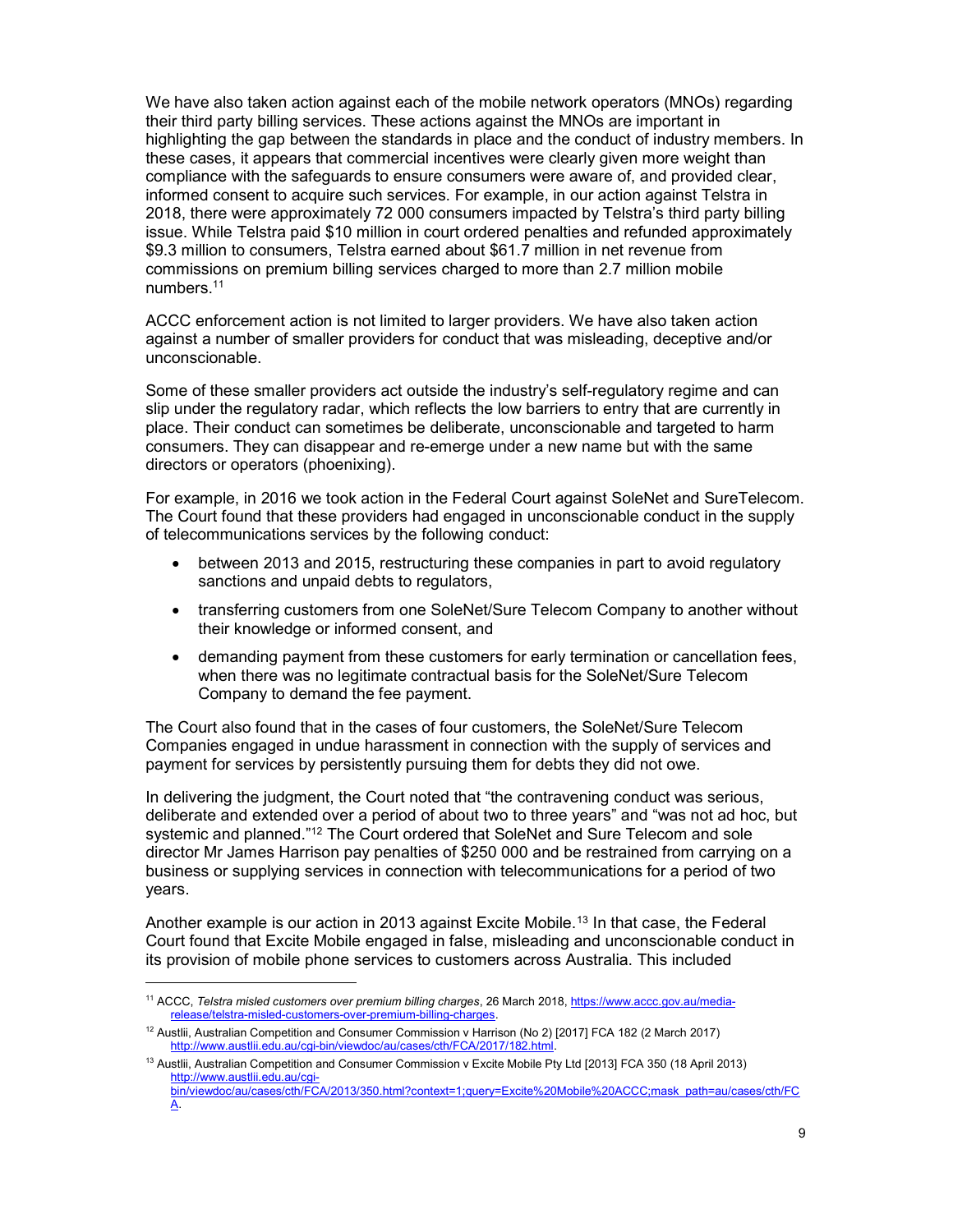consumers living in indigenous communities on the Cape York Peninsula, remote areas in Queensland and Western Australia, and throughout the Northern Territory. The Court also found Excite Mobile acted unconscionably and used undue coercion when attempting to obtain payment for mobile phone services. Excite Mobile's directors, were both found to have been directly knowingly concerned in Excite Mobile's contraventions and were disqualified from managing a corporation.

Taking action against these companies can be time consuming and resource intensive. Further, there is no guarantee that the significant penalties that the Courts have imposed on these companies for behaviour that was particularly egregious, will be a deterrent to other smaller providers within the sector.

# We propose a new regulatory framework to impose minimum conditions of entry and participation when providing essential telecommunications services

The telecommunications sector is very diverse, with more than 1200 retail service providers. The majority of the service providers are telecommunications resellers that provide services to end-users using third-party owned infrastructure. This involves purchasing a service from network wholesalers and on-selling this service to consumers or businesses. The reseller industry is fragmented and is comprised largely of small to medium entities, reflecting the relatively small capital investment required to enter this market. At the other end of the market are larger providers, with significant market share, that directly sell services to endusers.

Given the large number of participants in the market and persistent poor conduct across the industry more generally, we consider that the review provides an opportunity to consider a new scheme that can sit within the existing framework. Such a scheme will set the sector up to ensure that participants, who intend to provide retail telecommunications services, can demonstrate their capacity to meet and comply with basic consumer safeguards, and compliance with those safeguards is a condition of their ongoing participation. This would better reflect a mature, well-functioning market and the essential nature of the services being provided. We consider that such a scheme would achieve those objectives and, in turn, promote greater consumer confidence in the sector and in the overall telecommunications consumer safeguards framework.

The current licensing regime for telecommunications providers only applies to carriers who own network units that deliver carriage services.<sup>14</sup> However, carriage service providers (CSPs), who use licensed networks to provide telecommunications services, are not required to hold a licence or be registered in any way.

While the current regulatory regime provides for service provider rules and gives the Minister various powers (such as the ability to impose conditions on licences and to make determinations for class licensing), we consider that these are not flexible or responsive enough to address current issues in this sector. We consider that a positive upfront requirement, which applies to all CSPs, will provide a more direct, responsive and efficient tool to address the objectives in this Review.

A scheme that provides minimum standards for market entry could be provided for in a licensing, registration or authorisation type framework. However, regardless of the model selected, for the framework to effectively address the ongoing issues in the sector, it must have the following key elements:

<sup>&</sup>lt;sup>14</sup> Carrier network facilities may include transmission infrastructure, cabling, wireless networks and satellite facilities.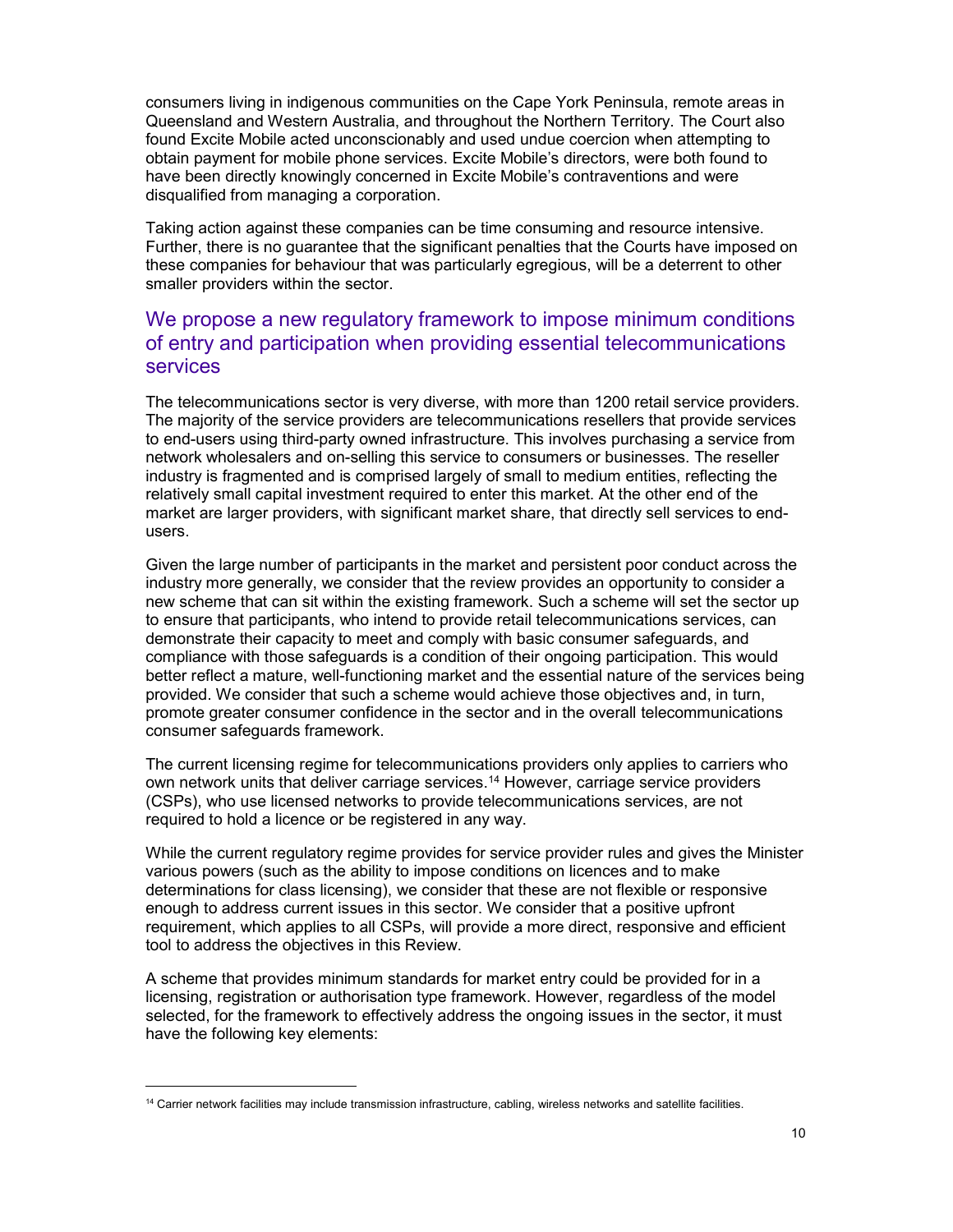#### Minimum standards to market entry for all telecommunications providers

Minimum standards to entry ensure all participants have the capacity to supply telecommunications services to end-users. For example, in energy, retailers must first meet certain criteria before being 'authorised' to supply gas or electricity. These criteria include organisational and technical capacity, financial capacity and suitability. We consider it is also essential that industry participants commit to meeting any financial orders or compensation directed to be paid by external dispute resolution bodies as part of their operation within the sector.

### Minimum standards must include a 'suitability' criteria

A suitability criterion is critical to ensure that telecommunications as an essential service is only provided by 'suitable' entitles. Further, it could address some of the issues which have been identified in this submission regarding 'rogue' providers.

While there are many smaller providers that contribute positively to competition within the market, as outlined above, we have identified through our investigation and enforcement work, a small number of providers that operate outside of the regulatory purview and have engaged in conduct that deliberately harms consumers. These sorts of actions undermine the sector more generally.

These types of matters can be difficult to remedy, and can often be resource intensive for the TIO, ACMA and/or the ACCC to investigate and enforce. If entry to this market was subject to a set of minimum standards which reflect the essential nature of telecommunications services, we expect that some of the smaller providers who intend to breach the rules to maximise profit, may weigh up the risk of noncompliance, and choose to leave (or not enter) the sector.

#### Dynamic and responsive to changing circumstances

The scheme should allow for ability to review and modify the conditions of entry to, or operation within, the market. This should allow flexibility for the ACMA, as the industry regulator, to respond quickly to emerging issues and breaches. For instance, the recent health pandemic required some essential industry sectors to implement measures to safeguard consumers for the duration of any health orders. Without this, the framework may not achieve the stronger safeguards that are needed.

We believe that a scheme that meets these criteria will ensure the sector is well placed to meet the challenges in the future, and reflects the essential nature of the services being provided. Specifically, such a scheme will:

# Provide additional enforcement tools

In addition to having more direct enforcement powers as proposed in the review, a scheme as proposed above will give the ACMA a range of tools that can be targeted, responsive and effective. For instance, it could provide the ACMA with a broader range of tools including imposing licence-type conditions, banning powers, or, ultimately, revocation of the right to operate in the market in serious or particularly egregious matters. Being able to remove a rogue provider from the sector, that is creating an operating risk, will be more effective in preventing consumer harm and can send a strong deterrent message to other providers than the imposition of penalties.

#### Be consistent with the current framework

Any framework that includes the imposition of conditions should not impose a significant regulatory burden on the regulator. The existing regulatory framework of other parts of the sector includes licensing and is already embedded within the ACMA's operational work. We consider that a similar design, which includes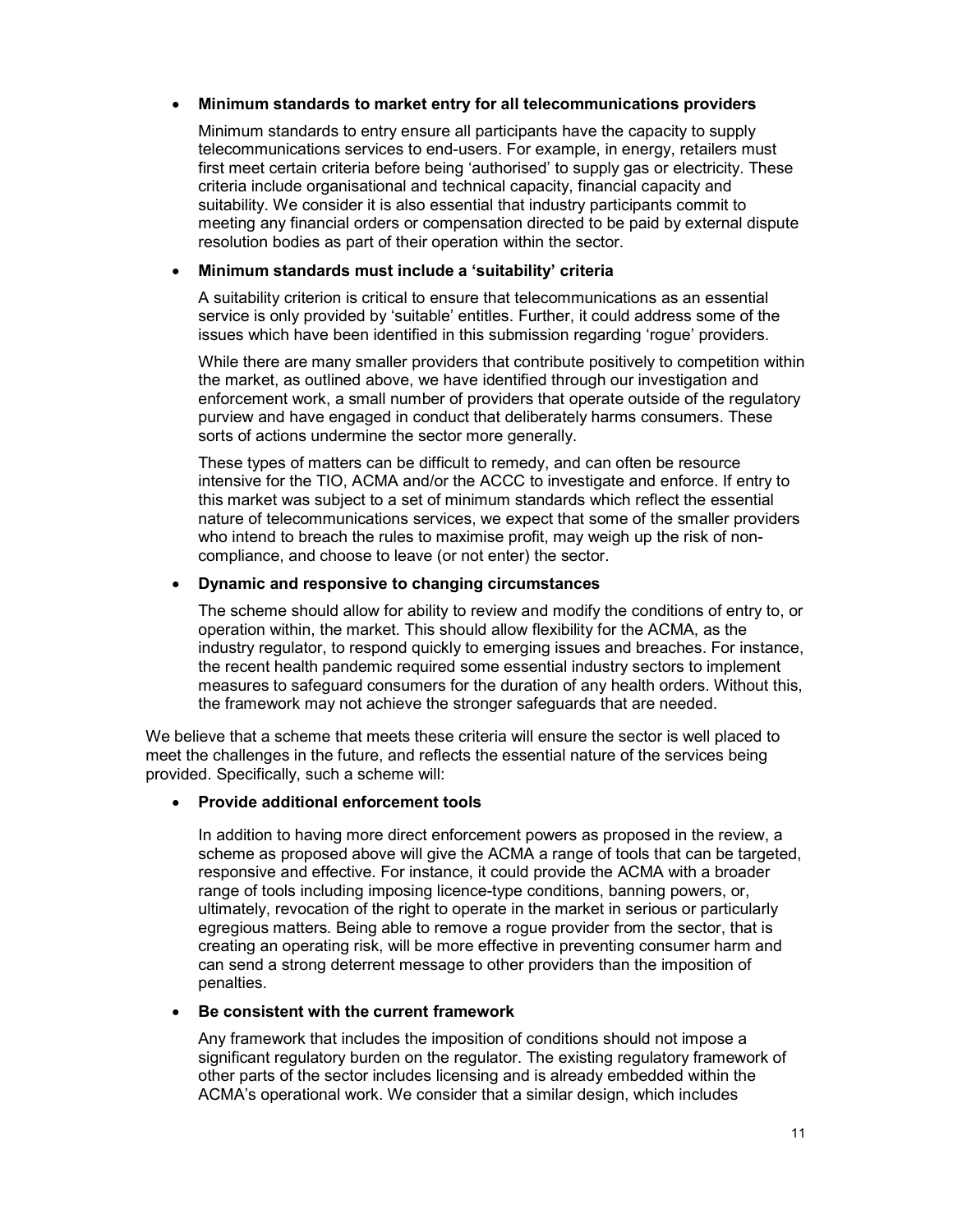registration and the ability to impose conditions of participation in the sector could give the ACMA more levers to set industry benchmarks and more flexibility to respond to breaches depending on the severity and extent of the conduct.

#### Complement existing obligations

This type of framework could also complement obligations in, or action taken under, other aspects of the consumer safeguards framework. For instance, a market participant could be required to provide evidence of its membership of the TIO as a condition of entry to the sector or a licence-type condition requiring a stronger compliance system could be imposed by the regulator where a participant is found to have breached the ACL on multiple occasions.

The Federal Court has previously been critical of providers who lacked internal compliance systems. This includes our actions against Optus regarding its 'THINK BIGGER' and 'SUPERSONIC' broadband internet advertising. Such action can be targeted to the circumstances of the market participant, and as such, allow a more proportionate response to a breach, and operate to safeguard consumers against particular misconduct.

#### Provide greater visibility across the industry

In the absence of a requirement for CSPs to be registered or licensed, there is no single consolidated list of all market participants. Without such visibility, the regulator is unable to track industry compliance or monitor market structure.

It is important that the costs in establishing a new framework also be weighed against the lower regulatory and compliance costs that would likely follow after it is established. Taking enforcement action through a Court process can be time consuming, resource intensive and costly, both for the regulator and the provider and any increase in direct regulation by the ACMA would need additional resources to meet increased compliance and enforcement costs. Given this, a scheme of the type we are proposing would make available to the ACMA a broader range of remedies as an alternative to Court proceedings which could mean more emphasis on compliance and less on enforcement leading to lower costs over the longerterm.

# Telecommunications consumer protection rules need to be directly enforceable

The current legislated two-step enforcement framework means that a provider could potentially engage in behaviour that breaches the Code (and profit from such breaches), cause significant detriment to a large number of consumers and only face consequences if the provider fails to comply after it has been given an ACMA warning or direction to comply with the Code. The Consultation Paper importantly notes this means that no immediate sanction can be applied, even if significant consumer detriment occurred. However, this also means the ACMA lacks the power to impose sanctions to rectify any harm that occurred as a result of the initial breach. This, combined with low-level penalties, provides for a framework that provides insufficient incentives for industry compliance.

The ACMA has undertaken a number of investigations and actions in response to breaches of the safeguards framework in recent years.<sup>15</sup> However, the current legislated two-step enforcement process and low-level penalties are no longer fit for purpose for the sector. Therefore, we welcome and strongly support the proposal to give stronger and more direct enforcement powers to the ACMA. Further, changes to the consumer protection framework

<sup>&</sup>lt;sup>15</sup> ACMA, Investigations into telco providers, https://www.acma.gov.au/investigations-telco-providers and Action on telco consumer protections, https://www.acma.gov.au/action-telco-consumer-protections.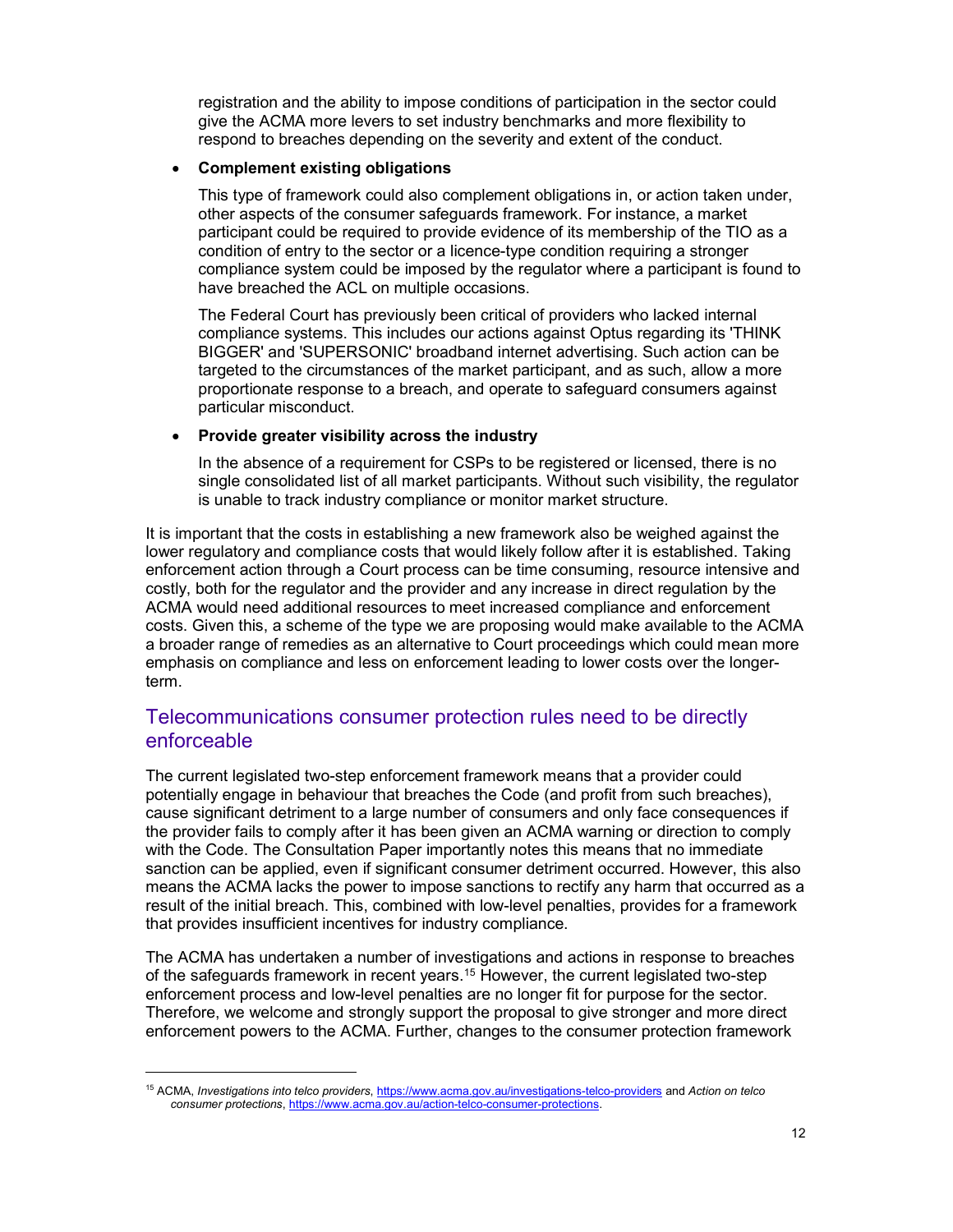and increasing the regulatory powers of the ACMA, will only be effective if it is adequately resourced.

Litigated outcomes can be a strong deterrent for the industry as a whole, as well as penalising the particular misconduct litigated. However, it can take some time to obtain litigated outcomes. Remedies such as formal warnings and infringement notices can generally be taken more quickly, but may have less of an impact on the industry sector as a whole, even when they resolve individual instances of misconduct.

Implementing appropriate remedies that incentivise compliance and that reflect the critical nature of these safeguards should be a central consideration of a new consumer safeguards framework to ensure good outcomes for consumers.

Further, large penalties may not always be a sufficient incentive and some providers may be willing to risk significant fines and engage in harmful behaviour if there is an opportunity to earn significant profits. The third party billing example discussed above illustrates this point. Perhaps other incentives for compliance with safeguards that protect consumers from particularly harmful conduct could be considered, including making certain safeguards carrier licence conditions and service provider rules.

# A multifaceted approach will deliver for consumers and industry

Based on the observations outlined above, the ACCC considers that a multi-faceted telecommunications consumer safeguards framework, with direct enforcement powers complemented by a regulatory scheme that imposes minimum conditions for entry to, and operation within the sector, will provide the best outcomes for consumers and industry.

The sector needs protections which adequately protect consumers, introduce strong incentives, are responsive to a poor culture of compliance, and also reflect the essential role of telecommunications in the daily lives of Australians.

We suggest that the key tenets of a strengthened safeguards framework could operate as follows:

A scheme for the entry to, and participation in retail telecommunications markets, conditional on the capacity to meet and adhere to basic consumer safeguards

Minimum standards for entry and participation in retail markets

Codes, industry standards and service provider rules (technical codes)

Compliance education. consumer information and campaigns (formal warnings and directions to

Investigation and compliance powers (information gathering, examinations and record keeping rules)

enforcement nowers (civil penalties, banning orders, remedial directions, Court enforceable undertakings, **infringement** notices)

**Direct** 

Conditions on operating, suspension or revocation of right to operate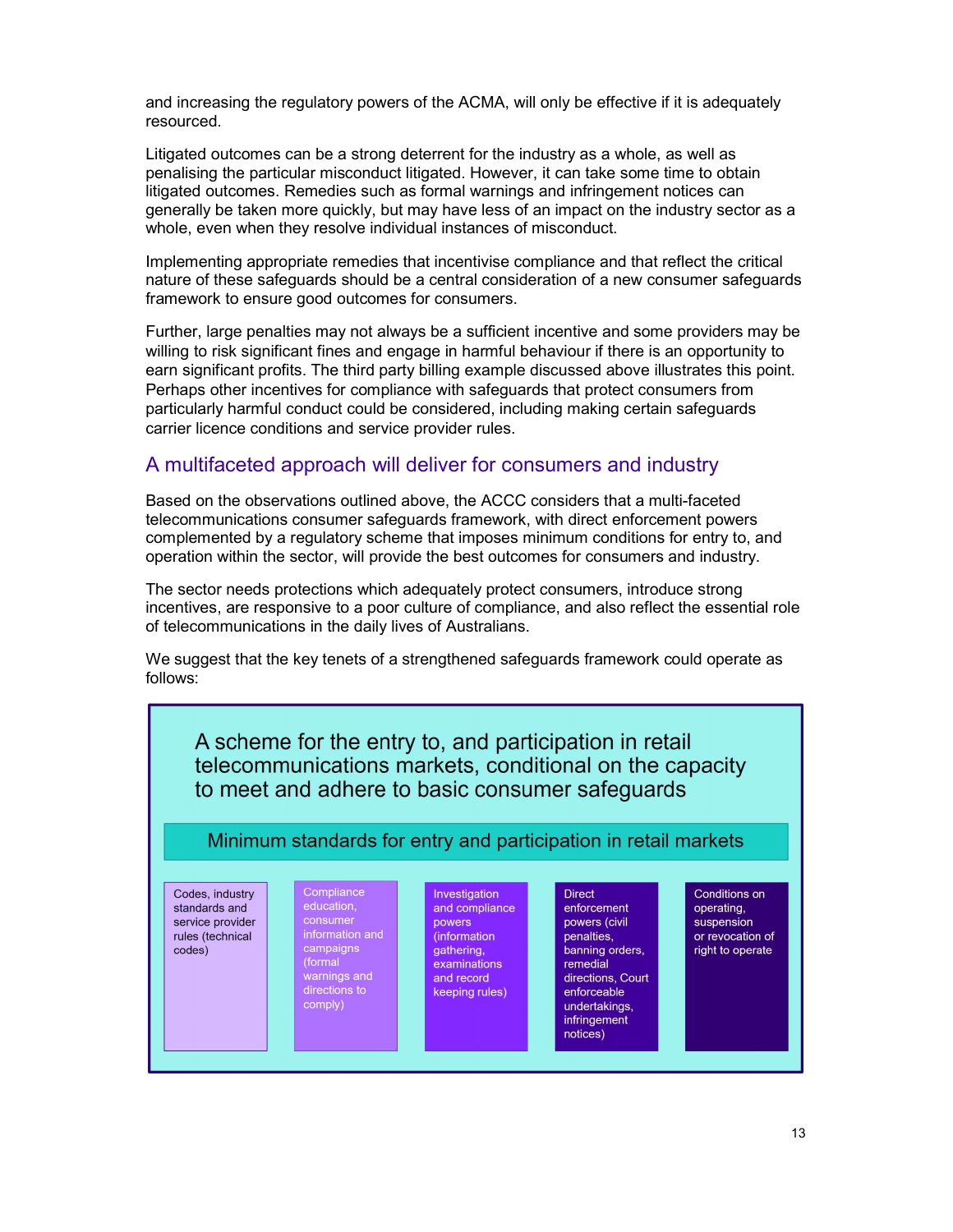# Minimum standards for market entry and participation in retail markets

We propose a requirement that all providers meet a set of minimum standards, including a suitability test, before being allowed to operate as a retail service provider. It should be dynamic and allow for the ACMA to review and impose conditions on the ongoing participation in the sector, and, importantly, to remove operators from the sector for conduct that is particularly egregious.

Further, the requirement to meet minimum standards such as a suitability test may protect competition and consumers by discouraging entry of providers who intentionally engage in harmful and disruptive behaviours such as phoenixing, unauthorised transfers and/or unconscionable conduct. It will also help identify any directors who have previously been banned or subject to disqualification in other industries. Our cases against a range of smaller providers, including our action in the Federal Court against SoleNet and Sure Telecom is a good example of where higher standards to entry might have discouraged such behaviour and prevented harm to consumers.

While the scheme would be key to the framework, the existing safeguards would operate as the baseline. As such, industry members would not be subject to new obligations, but the incentives to embed those safeguards within the internal compliance systems would be higher. The failure to do so would represent an operating risk, rather than pecuniary risk.

# Codes and industry standards

We consider that industry codes and standards should continue to play an important role in setting the consumer safeguard rules in the framework. Technical industry codes have worked effectively and ensure that there is a coordinated response to technical matters, while industry standards and service provider rules are effective in setting baseline rules.

Our preference is for the key consumer safeguards set out in the TCP Code to be incorporated into an Industry Standard. However, the code making process itself could be strengthened, for example by requiring equal representation from industry and consumer groups and giving the ACMA more power to require a code to include additional community safeguards and more flexibility when registering a code.

We also consider that key consumer safeguards should continue to be set through industry standards and service provider rules.

# Compliance education, consumer education and campaigns

We expect that the ACMA, ACCC and TIO would continue their respective work on compliance education and consumer and industry engagement. For example, the ACCC's industry guidance on broadband speed claims responded to concerns about how industry was advertising its broadband products and is intended to ensure consumers are given accurate information to help inform their decisions and providers operate on a level playing field.<sup>16</sup>

Formal warnings and directions to comply would continue to provide less interventionist responses to breaches, where it was expected that compliance would follow from such action.

# • Investigation and compliance powers

-

The ACMA should have the full suite of investigation and compliance powers to be able to investigate matters that may involve a breach or to check compliance with the consumer

<sup>&</sup>lt;sup>16</sup> ACCC, Broadband speed claims - Industry Guidance, 2019 https://www.accc.gov.au/publications/broadband-speed-claimsindustry-guidance.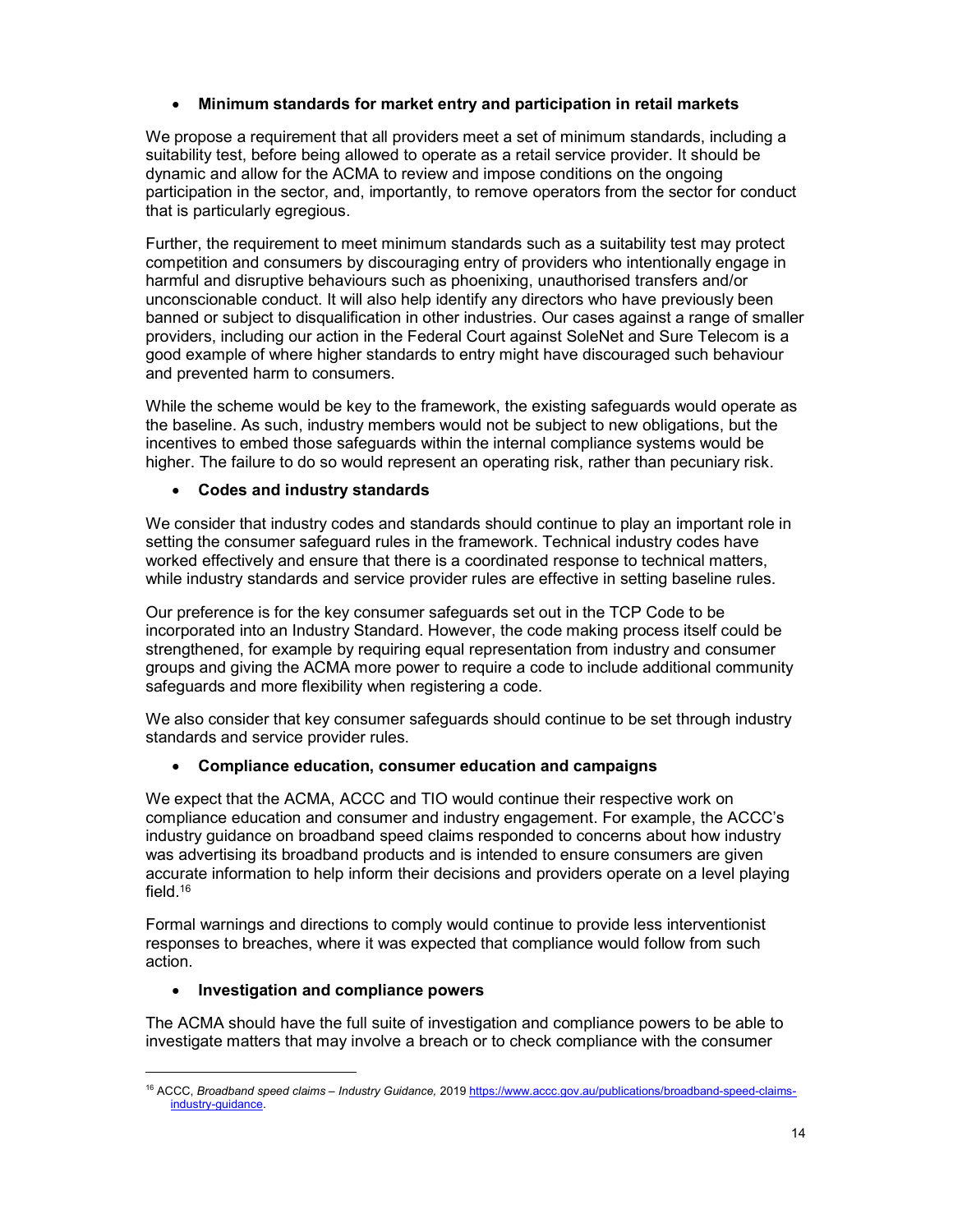safeguards framework. This includes not only the existing information gathering powers, but also examination powers and record keeping rules.

# Direct enforcement powers

As discussed above, we strongly support the ACMA having more direct enforcement powers. This will allow the ACMA to more easily and expeditiously take action against a market participant for breaching the consumer safeguard rules.

# Conditions on operating, suspension or revocation of right to operate

To remove a provider's ability to operate in the industry is the strongest action a regulator can take against a regulated entity. It would only be warranted in cases where the provider's conduct was particularly egregious and designed to intentionally harm the market or consumers, and in cases of repeated serious misconduct.

However, the regulatory framework we propose also has the benefit of providing the regulator with other options, such as the imposition of conditions on the operator through the relevant regulatory mechanism (whether that be a licence, registration or authorisation type framework). The risk of such action may be a valuable tool in addressing some of the serious harmful behaviours observed across different players in the industry.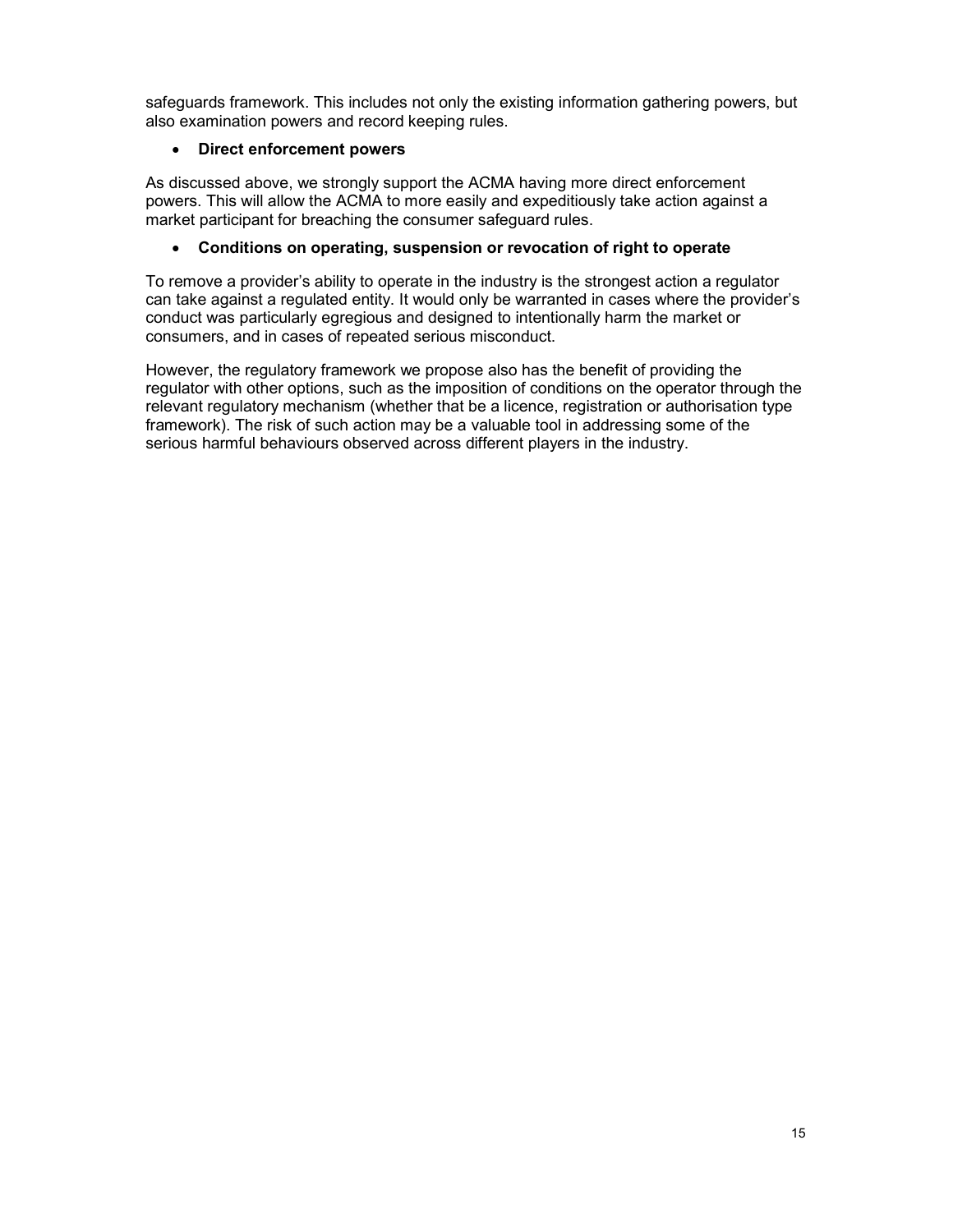# Legacy regulatory obligations

The ACCC agrees that free access to emergency services, number portability, line number identification and standard terms and conditions should remain "enduring" protections in place via direct regulation. Many of these safeguards deal with public interest matters (such as ensuring public safety, competition and consumer protection and choice) where there may not be strong commercial incentives, so continued direct regulation remains appropriate.

At this time, the ACCC does not support the removal of other consumer protections through untimed local calls, directory assistance services, operator services, itemised billing and low income measures in relation to fixed voice services. The ACCC considers that, to the extent access to essential communications services is maintained as a policy through legacy fixedline services (such as the Universal Service Obligation), a minimum standard of consumer protections is required to ensure accessible and affordable telecommunication services for all people in Australia.

This is particularly the case given that retail competition on Telstra's copper network will continue to reduce over time, despite a significant number of end-users being connected to this network. There are already only a few providers offering PSTN fixed voice services and the pricing is not particularly affordable.<sup>17</sup> These basic voice services also do not have access to innovations like over-the-top messaging and calling services available on IP networks.

While the ACCC acknowledges that legacy fixed-line voice services are becoming less relevant for the majority of Australians, there are particular groups which will be disproportionately affected by the removal of fixed-line voice service safeguards. These include older Australians, those living in regional and remote areas, and people on low incomes.

The ACCC considers older consumers who continue to use voice services are particularly vulnerable, given that most are on fixed incomes and many rely on fixed-line services as a secure means of telecommunications. Eighty-three per cent of Australians over the age of 75 continue to use fixed phone-lines while 76 per cent of Australians between the ages of 66-74 use fixed phone services, as well as 66 per cent of those between the ages of 55-64.<sup>18</sup> The significant proportions of consumers using the services within these age groups means that the proposal will adversely affect older Australian consumers in particular.<sup>19</sup>

For regional and remote areas, there may be no, or poor, mobile phone voice coverage. Thus, residents and businesses are more reliant on fixed-line voice services. People living in these areas often need to keep a fixed-line voice service due to lack of mobile service coverage, and in some cases unreliable or sub-standard internet solutions. Connectivity remains an essential service, which has been highlighted in the current pandemic.

#### Pre-selection

-

We note the Department's indication that the importance of pre-selection for providing consumers with choice of service provider has declined significantly given developments in competition, technology and the introduction of the NBN. However, to the extent preselection is still being utilised by carriers on non-NBN fixed-line networks during the

<sup>17</sup> As noted by the Department, standalone fixed line phone plans featuring unlimited national calls to landlines and mobiles cost around \$50–\$60 per month.

<sup>&</sup>lt;sup>18</sup> Australian Communications and Media Authority (ACMA), Communications Report 2018-2019, February 2020, p.73.

<sup>&</sup>lt;sup>19</sup> This is concerning given that the relative old age (65+) poverty rate is almost twice as high among those aged 65+ than the population as a whole (over 23.7% vs over 12.4%). Source: TIO, Quarter 3 Report 2019-20, May 2020.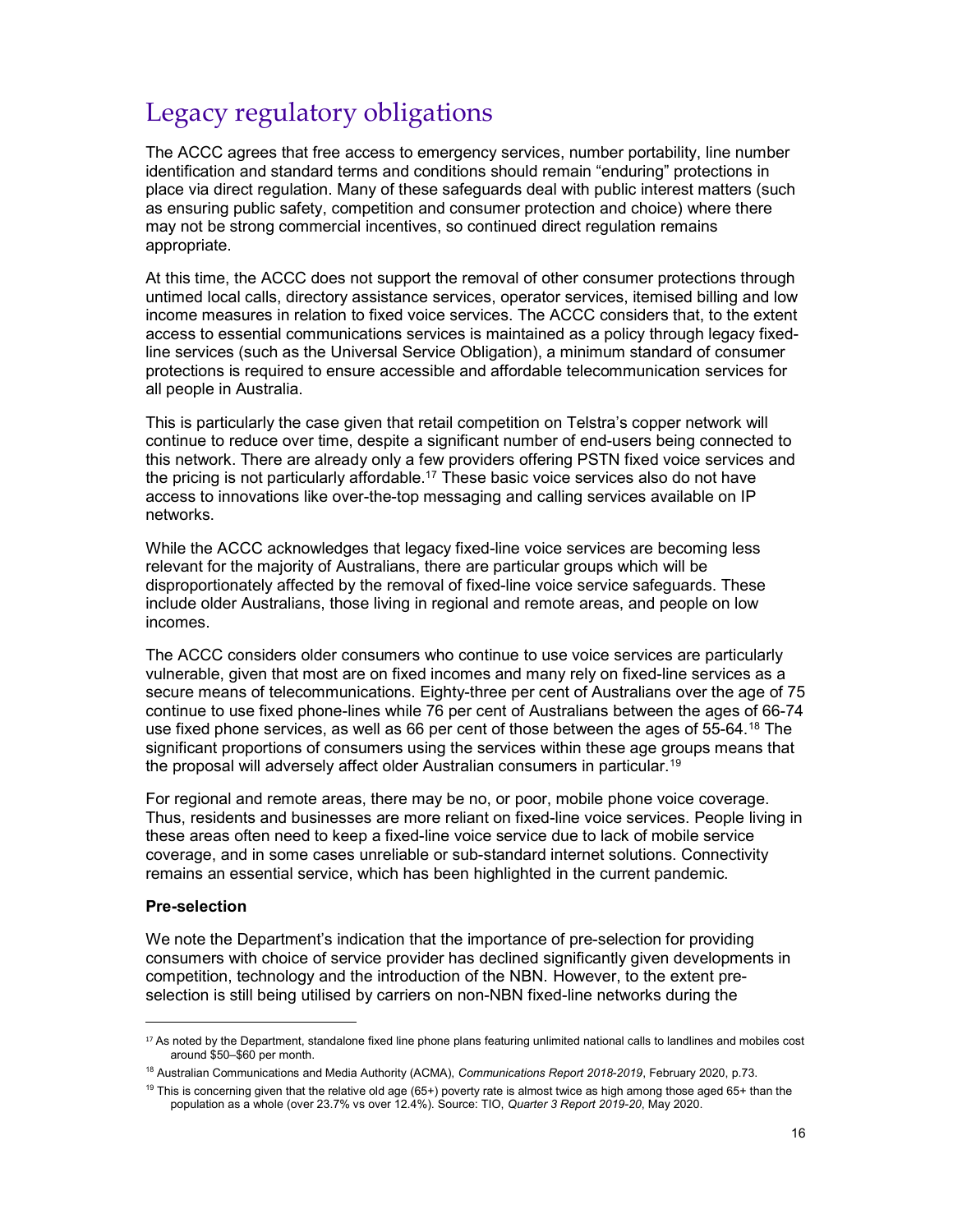remainder of the NBN migration period, there may be some value in keeping the preselection requirement in terms of continuity and alignment of regulatory arrangements for the period of the ACCC's 2018 fixed line services declaration until 30 June 2024.<sup>20</sup> The ACCC expressed this view to the ACMA in relation to its recent review of pre-selection arrangements.

#### Telstra price controls

-

The ACCC supports the removal of the Minister's reserve Telstra price controls in Part 9. As noted by the Department, the Minister revoked the retail price control arrangements in 2015 as growth in a competitive retail market had made them redundant.<sup>21</sup> To the extent that equity/affordability issues may arise in the future, alternative reserve powers exist that could address the supply of carriage services to consumers (for example, the Minister may make a carrier licence condition declaration or service provider determination). The ACCC acknowledges it also has the power to set prices at the wholesale level, however this is unlikely to alleviate affordability issues for vulnerable consumers of retail services to the extent that alternative providers choose not to offer basic voice services.

<sup>&</sup>lt;sup>20</sup> The ACCC's declared fixed originating access service (FOAS) is an access service provided on a call that is made with preselection, and is used to allow the connection of fixed voice calls between consumers on different networks. To the extent that the pre-selection requirement is removed, a carrier may decide not to provide pre-selection, which could have an impact on utilisation of the FOAS. Removal of pre-selection removes the ability of consumers to make calls using their preferred service provider through a pre-selection override code.

<sup>&</sup>lt;sup>21</sup> The ACCC notes, however, that the Minister retains retail price control powers and can reintroduce retail price controls at any time.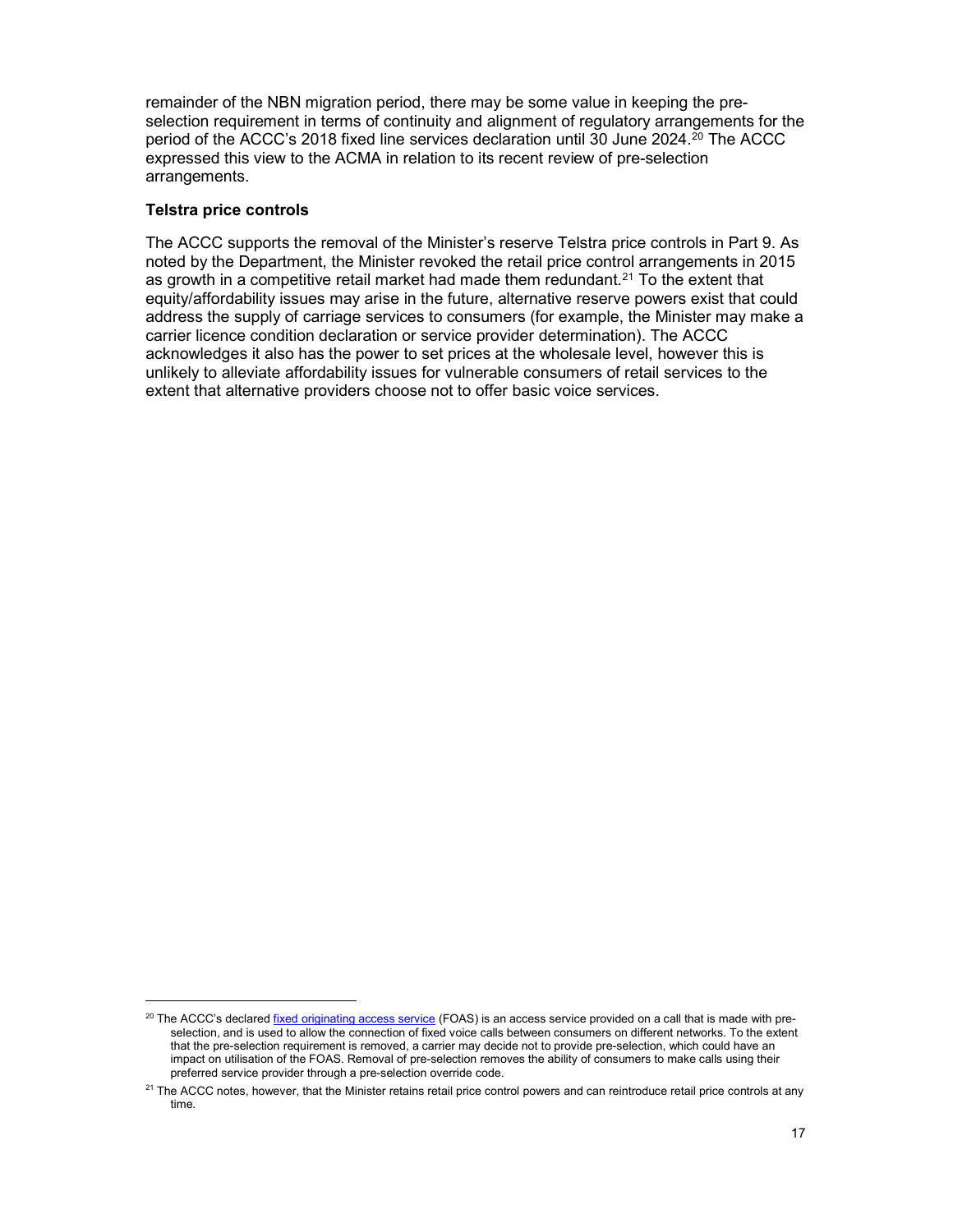# ACCC enforcement actions

### Larger providers (since 2017)

- The ACCC has confirmed it is investigating Telstra's alleged misleading sales practices associated with the supply of mobile phones, plans and ancillary goods and services to some vulnerable Indigenous Australian people across a number of states. This investigation is ongoing. Telstra has recently informed the market that it is cooperating with the ACCC.
- In June 2020, the ACCC commenced litigation against Dodo Pty Ltd and Primus Telecommunications Pty Ltd (part of the Vocus Group) alleging they made false or misleading claims about the NBN broadband speeds their customers could achieve during busy evening hours. The ACCC claims that Dodo and iPrimus used a fundamentally flawed testing methodology, developed by Vocus, which was not a reasonable basis for their advertising claims about certain typical evening speeds. These proceedings are ongoing at the date of this submission.
- In June 2020, the ACCC accepted a court enforceable undertaking from NBN Co in relation to representations NBN Co made to TransACT Network consumers that their telephone and internet services would be disconnected if they did not move over to the NBN. The ACCC considered that those representations were false as the TransACT Network will continue to operate alongside the NBN. As part of the undertaking, NBN Co agreed to reimburse the early termination costs paid by customers who moved across prior to 10 July 2019, and then chose to return to the TransACT Network and to improve transparency over networks that will continue to compete with the NBN.
- In January 2020, the ACCC commenced proceedings against Superfone Pty Ltd for alleged false or misleading representations made to consumers to get them to switch from their existing provider through unsolicited phone calls. The ACCC claims that, between June 2017 and December 2018, telemarketers acting on behalf of Superfone cold-called consumers making them think its offers and services were endorsed by or affiliated with their existing provider, and offering them discounted plans on their existing network if they signed up to a new contract via Superfone. The ACCC also alleges Superfone breached the unsolicited consumer agreement provisions, being laws designed to protect consumers from issues arising from unsolicited telemarketing sales. Litigation is currently ongoing for this matter.
- In December 2019, the Federal Court ordered Optus to pay a \$6.4 million penalty for misleading consumers regarding the need to switch to NBN or risk disconnection. Optus admitted that it had no basis for claiming the consumers were at risk of disconnection, since Optus understood that the consumers were already acquiring NBN services from another provider. This follows a similar case in 2018, where the Federal Court ordered Optus to pay penalties of \$1.5 million for making misleading representations to customers about their transition from Optus' HFC network to the NBN.
- In October 2019, the ACCC issued NBN Co with a formal warning in relation to failure to comply with the non-discrimination obligations in section 152AXD of the CCA when building fibre infrastructure and other related activities to supply wholesale business grade NBN services. The ACCC also accepted a court enforceable undertaking given by NBN Co pursuant to section 87B of the CCA to address non-discrimination and transparency concerns.
- In September 2019, BVivid Pty Ltd paid penalties totalling \$25 200 after it was issued with two infringement notices by the ACCC in relation to misleading cold calls made to consumers who were led to believe that their internet services would be disconnected or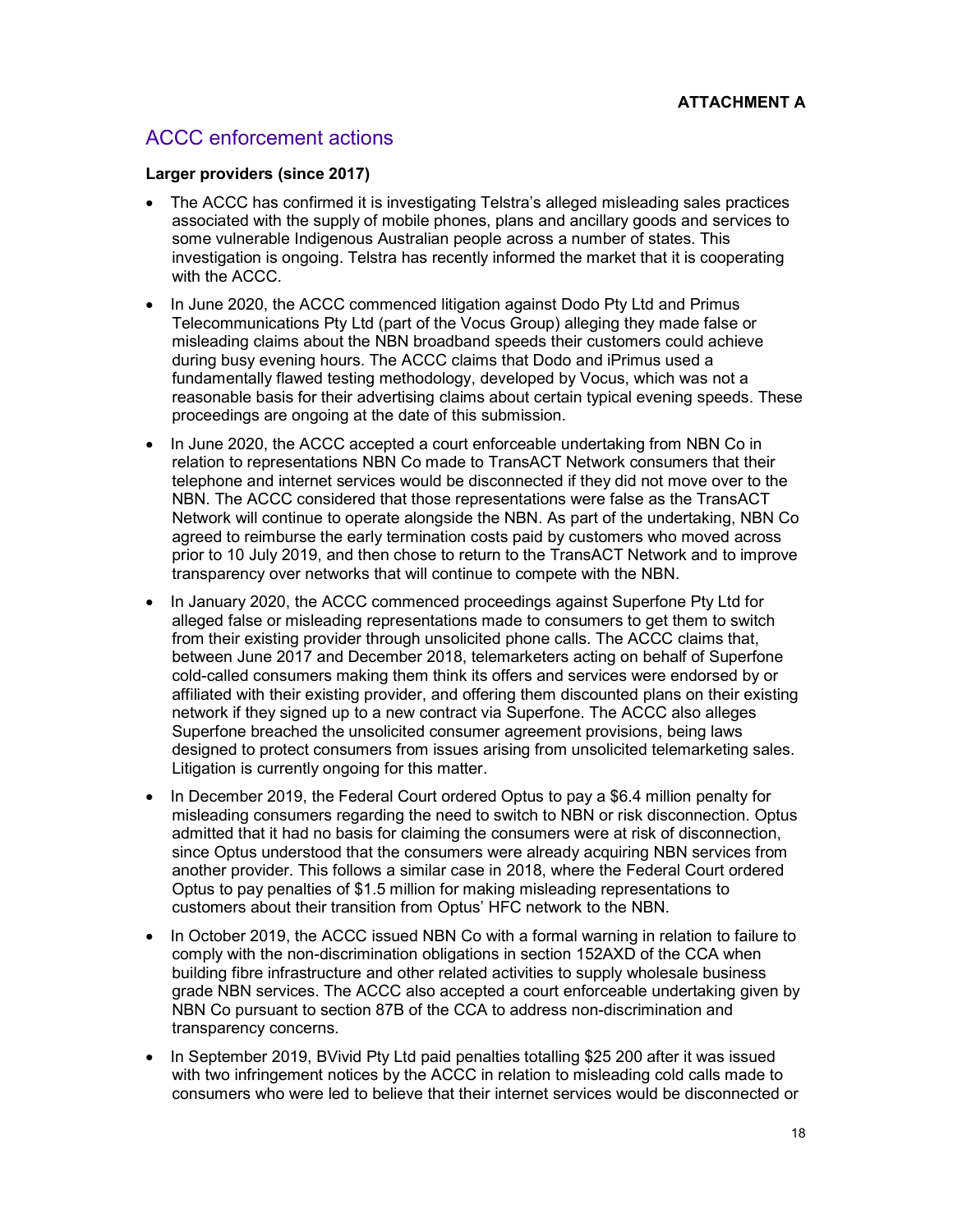their telephone number would be lost if they did not move to the NBN immediately. BVivid also admitted that it likely breached the unsolicited consumer agreement protections in the ACL when it supplied services within the 10 business day cooling-off period and failed to give consumers an official form they could use to terminate the contract. In addition to paying the infringement notice penalties, BVivid provided a court enforceable undertaking in which it committed to contact all affected consumers and offer to release them from their contracts without charge and refund any termination fees already paid, as well as review its internal practices and compliance procedures.

- In July 2019, Vodafone Hutchison Australia provided a court enforceable undertaking to the ACCC under of the section 93AA Australia Securities and Investments Commission Act 2001 (ASIC Act) following the ACCC investigating Vodafone's third-party billing or direct carrier billing services under a delegation from ASIC. In the undertaking, Vodafone admitted likely breaches of the ASIC Act and agreed to issue refunds to customers where appropriate.
- In July 2019, the ACCC accepted a court enforceable undertaking from Dodo Services Pty Ltd regarding claims that certain retail broadband plans supplied over the NBN were 'perfect for streaming' when that was not the case. Dodo admitted the 'perfect for streaming' statements were likely to contravene the ACL and agreed to refund up to \$360 000 across 16 000 affected customers.
- In February 2019, the Federal Court ordered Optus to pay a \$10 million penalty for misleading consumers who unknowingly purchased games, ringtones and other digital content through its third party billing service. Optus admitted that it did not properly inform customers that the third party billing service was a default setting on their accounts, and that they would be billed directly by Optus for any content bought through the service, even unintentionally. The ACCC took this action under a delegation of power from ASIC.
- In March 2019, the Federal Court ordered Australian Private Networks Pty Ltd (trading as Activ8me) to pay penalties of \$250 000 for making false or misleading representations and not displaying a single price when advertising its internet services. The Court also ordered Activ8me offer to refund setup fees and allow affected customers to exit or switch plans without charge.
- In September 2018, we announced that Telstra had refunded \$9.3 million to 72 000 customers it misled in relation to its 'Premium Direct Billing' (PDB) third-party billing service, according to a report it provided to the ACCC. Telstra had agreed to provide such refunds after the ACCC had commenced court proceedings against Telstra for misleading consumers when it charged them for digital content, such as games and ringtones, which they unknowingly purchased. Telstra did not adequately inform customers it had set the PDB service as a default on their mobile accounts. If customers accessed content through this service, even unintentionally, they were billed directly by Telstra. In handing down judgment in April 2018, the Federal Court ordered that Telstra pay penalties of \$10 million.
- In September 2018, in response to concerns raised by the ACCC, Aussie Broadband removed statements across its advertising which described its broadband services as "congestion-free". We were concerned that the statements might lead consumers to believe that its services would not ever experience congestion, when this was not the case.
- In July 2018, NBN service provider MyRepublic Pty Ltd paid penalties totalling \$25 200 after the ACCC issued two infringement notices for alleged false or misleading representations about its NBN service performance.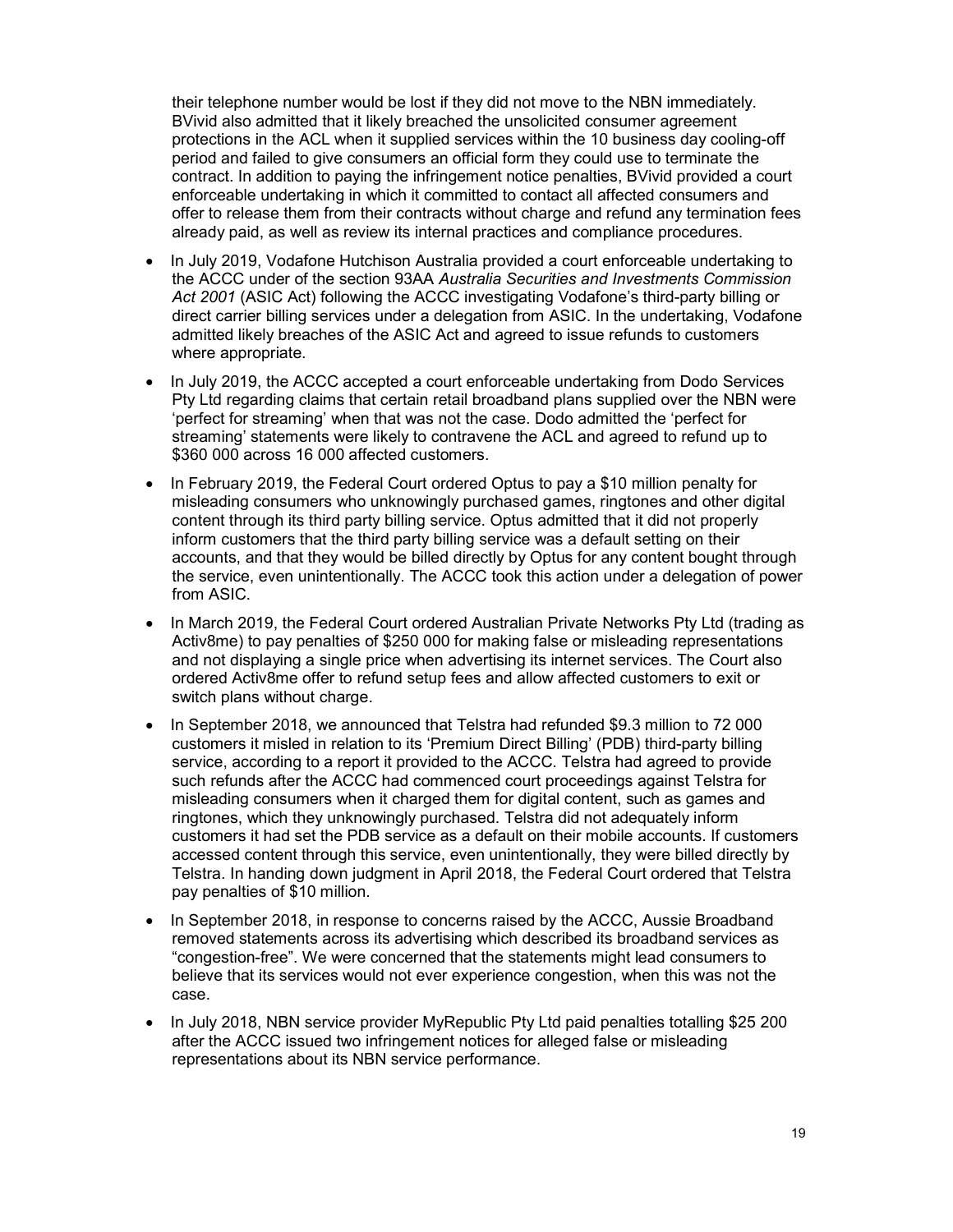- In March 2018, Dodo Services Pty Ltd, Primus Telecommunications Pty Limited, and M2 Commander Pty Ltd gave undertakings to offer remedies to customers who could not receive the internet speeds they bought because their NBN connection was incapable of delivering it.
- In March 2018, iiNet Limited and Internode Pty Ltd provided the ACCC with courtenforceable undertakings to compensate more than 11 000 customers who could not reach the internet speeds they were promised in their NBN contracts.
- In March 2018, Australian Private Networks Pty Ltd, trading as Activ8me, paid a penalty of \$12 600 after the ACCC issued an Infringement Notice for alleged false and misleading representations. It was alleged that Activ8me represented that its internet services were endorsed or approved by the ACCC as being superior to those offered by other providers, when this was not the case.
- In December 2017, Optus and TPG provided court-enforceable undertakings to the ACCC detailing the compensation it proposed to provide to more than 16 000 consumers who were misled about maximum speeds they could achieve on certain NBN plans.
- In November 2017, Telstra provided a court-enforceable undertaking to the ACCC to offer remedies to around 42 000 customers for promoting and offering some of its NBN speed plans as being capable of delivering specified maximum speeds, when those maximum speeds could not be achieved in real-world conditions.
- In June 2017, Sprint Telco Pty Ltd paid a penalty of \$10 800 following the issue of an infringement notice by the ACCC in relation to a false or misleading representation to a consumer.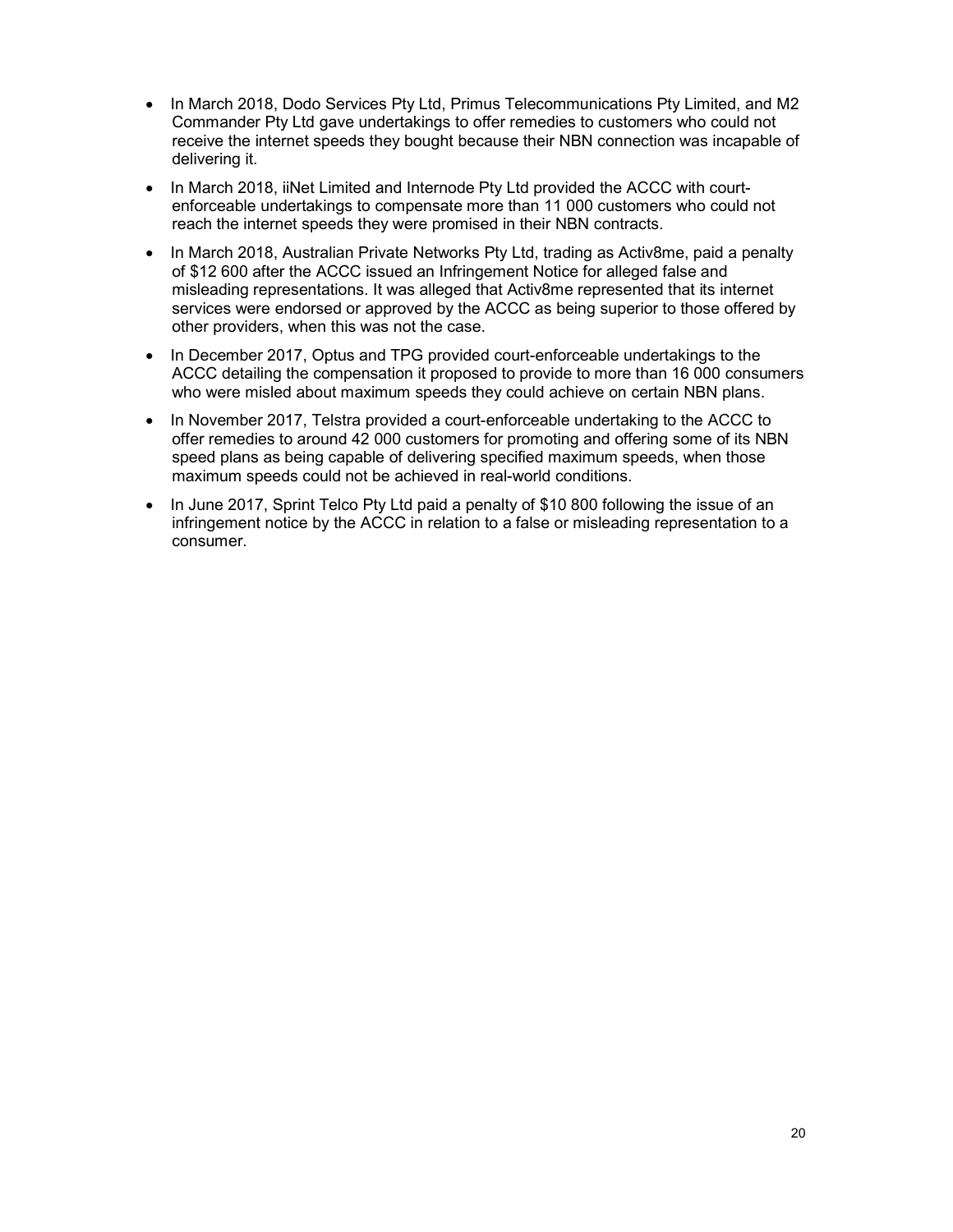#### Smaller providers

- In December 2016, the Federal Court found that SoleNet and Sure Telecom had engaged in unconscionable conduct and undue harassment in connection with the supply of telecommunications services. Further in March 2017, the Court ordered in relation to this conduct that SoleNet, Sure Telecom and sole Director Mr James Harrison pay penalties totalling \$250 000 and be restrained from carrying on a business or supplying services in connection with telecommunications for a period of two years.
- In 2016, Voiteck Pty Ltd (Voiteck) paid a penalty of \$10 200 following the issue of an infringement notice by the ACCC. The notice related to representations about Voiteck's internet and telephone services that the ACCC has reasonable grounds to believe were false or misleading. The ACCC considered that Voiteck represented to certain South Australian consumers resident in a retirement village that they did not have a choice of internet and telephone services provider, and were required to use Voiteck for these services, when this was not the case.
- In early 2016, Vaya took measures to address concerns raised by the ACCC following consumer complaints about emails they received with contract variations. The ACCC formed the view that certain emails were likely to be misleading about fees to be paid by Vaya consumers and in failing to inform consumers of their termination rights and Vaya's obligations under the TCP Code. Following ACCC investigative action, Vaya refunded all customers who were incorrectly charged, informed relevant consumers of their right to terminate their contracts without penalty, and committed to improving the transparency of its customer communications and advertising.
- In response to concerns raised by the ACCC, in 2016, Exetel agreed to compensate consumers affected by changes made to its fixed term residential broadband plans, and agreed to remove a clause from its residential broadband standard form agreement that the ACCC considered was likely to be an unfair contract term. In 2015, Exetel had written to more than 2000 residential broadband customers on 12-month fixed term plans, informing them that they were required to either change their broadband plan or terminate their Exetel service without penalty. The company relied on a clause in its standard residential broadband agreement which provided that Exetel could vary any part of that agreement for any reason, which the ACCC considered likely to be an unfair contract term under the ACL. The ACCC also considered Exetel's advertising of these fixed term plans was likely to be misleading and deceptive because it represented that consumers would receive the service for the 12-month fixed term, when this was not necessarily the case.
- In September 2014, the Federal Court ordered Zen Telecom to pay pecuniary penalties of \$225 000 for contraventions of the ACL in relation to its unsolicited telemarketing practices. Zen Telecom was found to have engaged in misleading and deceptive conduct during telemarketing calls by representing that it was acting on behalf of, or was in some way associated with, Telstra, when it was not. The Court also found that Zen Telecom had breached the unsolicited consumer agreement provisions of the ACL.
- In April 2014, Cardcall Pty Ltd paid two Infringement Notices totalling \$20 400 in relation to its 'Hot' prepaid phonecard services. The company's advertised prices did not reflect various terms and conditions that applied, such as flagfall fees, service fees and other surcharges. These terms were not prominently displayed and made it highly unlikely that consumers would pay the advertised price per minute through ordinary use of the phonecard. The ACCC had reasonable grounds to believe Cardcall made false or misleading representations in contravention of the ACL by this conduct.
- In April 2014, the Federal Court ordered by consent that Startel pay penalties of \$320 000 for misleading consumers about their rights under the ACL, and failing to comply with the requirements of the unsolicited consumer agreements provisions, when